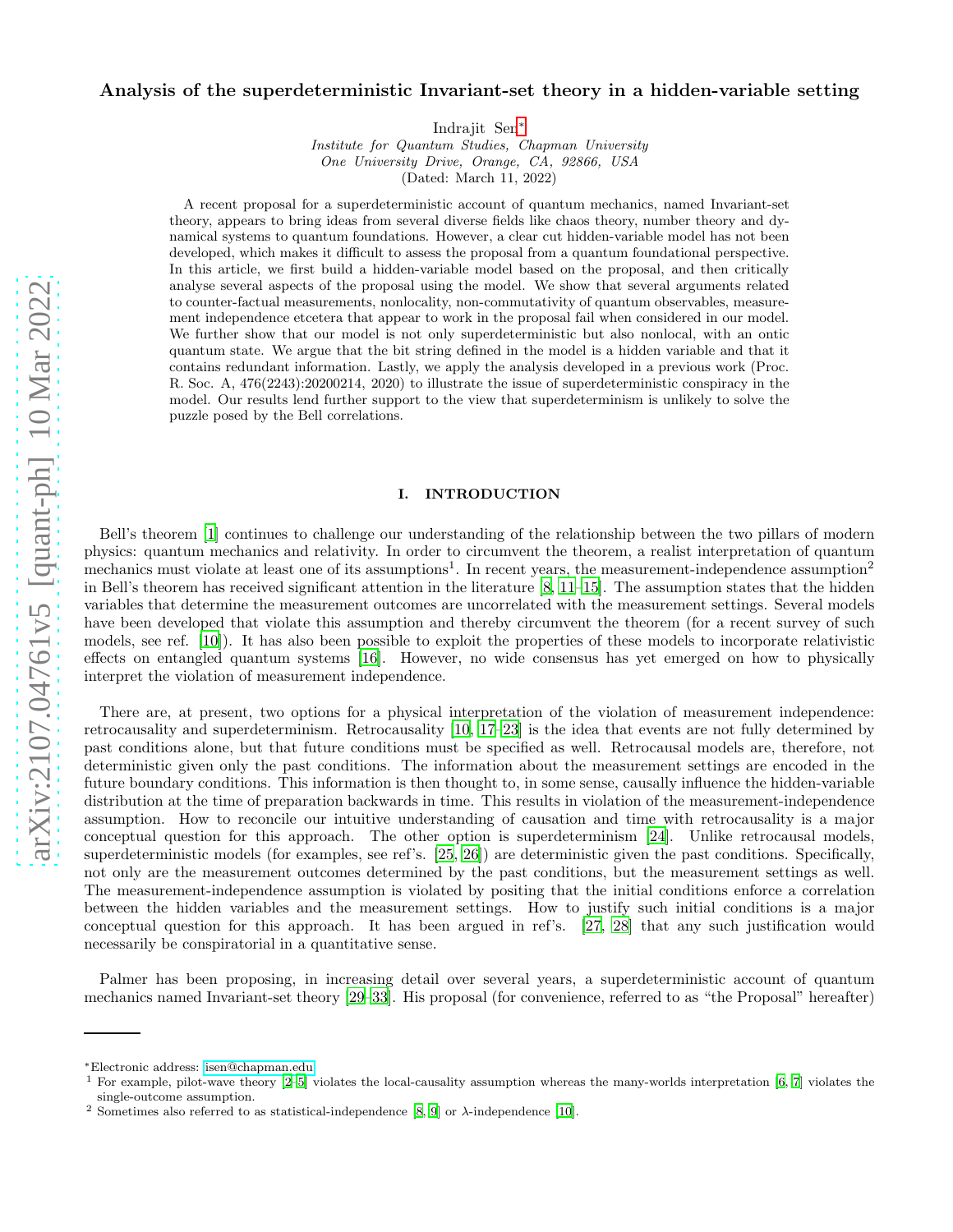combines ideas from several diverse fields. The Proposal also gives a novel justification for the choice of initial conditions in terms of state-space geometry. However, unless the Proposal is condensed into a hidden-variable model, many details are bound to remain unclear from a quantum foundational perspective. A concrete model is also required in order to clarify to what extent the properties claimed by the Proposal actually hold up. In this article, we attempt to fill this gap by constructing a hidden-variable model based on the Proposal. We show that the resulting model is not only superdeterministic, but also nonlocal and  $\psi$ -ontic [\[34](#page-15-16)[–36](#page-15-17)]. We also show how several arguments made in the Proposal fail when considered in the model. Lastly, we use our model and recent results about superdeterministic conspiracy [\[27](#page-15-10), [28](#page-15-11)] to discuss the conspiratorial nature of superdeterminism in the Proposal.

To build our model, we consider the latest version of the Proposal, given in ref. [\[32](#page-15-18)]. The present article is structured as follows. We first give a brief, intuitive sketch of the Proposal in section [II.](#page-1-0) We then build a hidden-variable model for single spin-1/2 particles based on the Proposal in section [III.](#page-2-0) We use this model to analyse the various arguments about single-particle measurements made by the Proposal in section [IV.](#page-5-0) We extend the model to the Bell scenario in section [V,](#page-9-0) and use the extended model to analyse several arguments about the Bell scenario made in the Proposal in section [VI.](#page-11-0) We also discuss the conspiratorial nature of superdeterminism in the model in [VI C.](#page-13-0) We conclude with a discussion of our results in section [VII.](#page-13-1)

# <span id="page-1-0"></span>II. BRIEF SKETCH

In any realistic scenario, the experimentally-selected setting of a measurement apparatus (say the orientation of a Stern Gerlach) is different from its exact setting due to various errors. Due to the finite resolution of the apparatuses used for the setup, these errors cannot be completely eliminated. The Proposal considers the exact setting of an apparatus to be objectively real, unlike a 'Copenhagenish' viewpoint that may deny the reality of any variable that cannot be operationally measured. It also considers the exact setting to be a fundamentally uncontrollable and unknowable quantity that is continuously varying with time.

In the Proposal, the exact setting of an apparatus may depend on the past exact setting of another apparatus at an arbitrary distance. This is due to certain rationality constraints that the Proposal imposes on the exact orientations of apparatuses involved in a quantum experiment. It considers these constraints to arise from the geometry of state space. Only those exact settings that satisfy these constraints are considered physically possible.

For these physically possible exact settings, a bit-string representation of the prepared quantum state can be constructed for the experiment. Each element in the bit string is a possible measurement outcome (for example, the elements will be  $\pm 1$ 's for a single spin-1/2 particle). For a particular run of the experiment, one of the elements is selected, which determines the measurement outcome for that run. In a nutshell, these are the ideas that we will develop into a hidden-variable model.

The Proposal naturally suggests that we treat the uncontrollable, unknowable and continuously varying exact apparatus settings as hidden variables. It is difficult, however, to fix a particular value of the exact setting for each run in general. This is because the exact setting continuously varies with time and, for a physical measurement that takes a finite time, no single value of the exact setting can be specified. For example, the orientation of a Stern-Gerlach apparatus will continuously vary as a quantum particle passes through its magnetic field. For our purposes, we resolve this problem by considering ideal von-Neumann measurements [\[37](#page-15-19)]. In these measurements, the apparatus is coupled to the quantum particle for a very short time  $\delta t$  with a very high coupling constant q. The average exact setting over  $\delta t$  will, in general, vary from one run to the next. Thereby, we can treat this average exact setting (over  $\delta t$ ) as a hidden variable, with an associated hidden-variable distribution for an ensemble of runs.

Lastly, we suppose that there is a mechanism that takes the experimenter's choice of setting and orients the measuring apparatus accordingly. The final exact orientation of the apparatus depends on the experimenter's choices and the initial exact orientation of the apparatus. We are now ready to build a hidden-variable model based on the Proposal for spin-1/2 particles in the next section.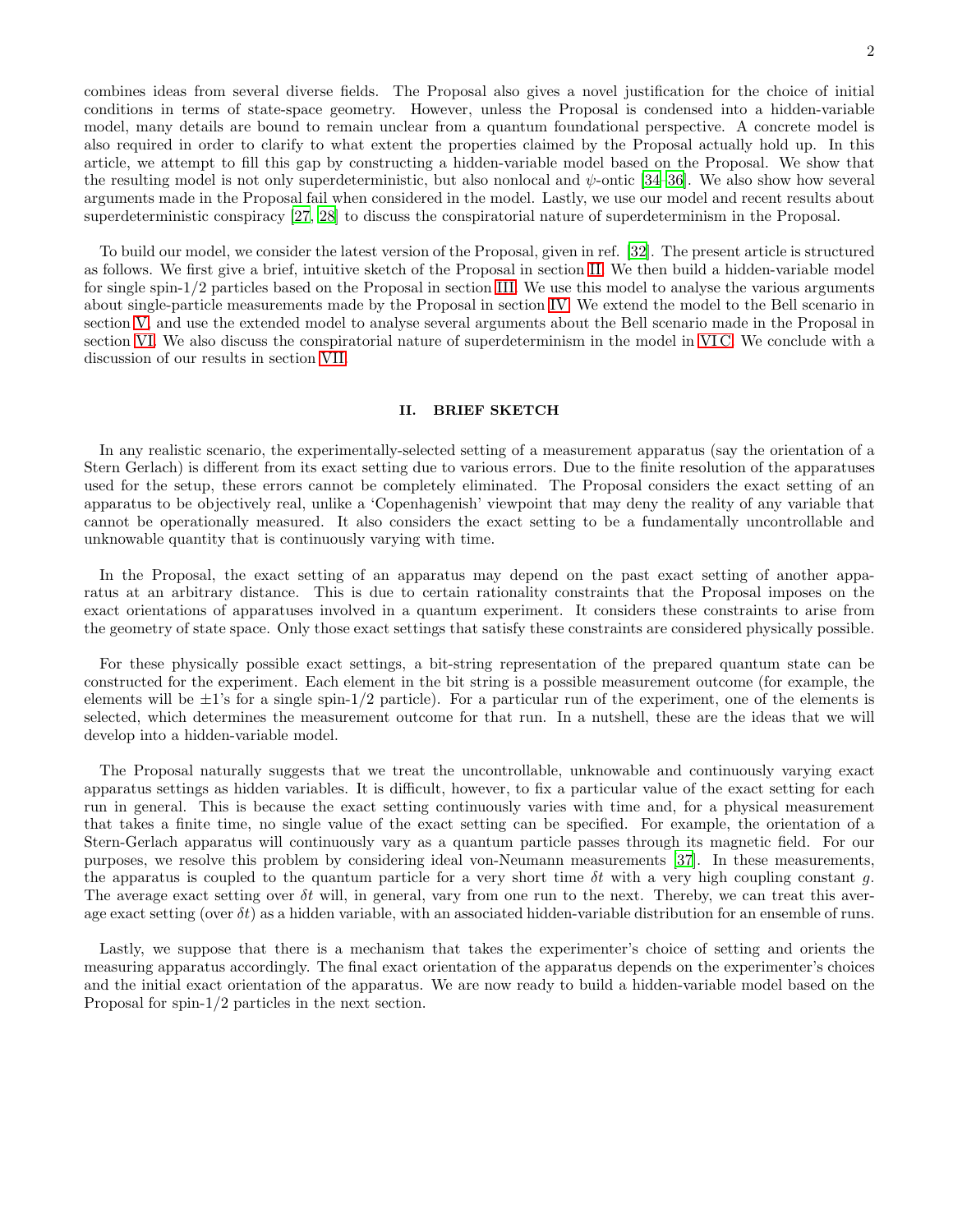### <span id="page-2-0"></span>III. THE MODEL FOR SINGLE SPIN-1/2 PARTICLES

Consider a Stern-Gerlach measurement on an ensemble of unentangled spin-1/2 particles. Let the preparation procedure consist of measuring the ensemble of particles along a certain direction and then post-selecting only those particles that give the result  $+1/2$ . Let the experimenter select the initial orientation of the Stern Gerlach to be  $\hat{p}$ . We call  $\hat{p}$  as the experimentally-selected orientation of the Stern Gerlach. Let the (uncontrollable and continuously varying) exact orientation of the Stern Gerlach be labelled by  $\hat{P}(t)$ . We label the experimental error  $\hat{\delta}p(t) \equiv \hat{P}(t) - \hat{p}$ . We assume that  $|\hat{p}| = |\hat{P}(t)| = 1$  and  $|\hat{\delta}p(t)| < \Delta$ , where  $\Delta$  is the minimum distance measurable by the finite-resolution apparatuses used to set up the experiment. This implies that the error  $\delta p(t)$  is, in principle, unmeasurable by the experimenters.

Let the experimenter choose the preparation setting to be  $\hat{a}$  for a particular experimental run. We suppose that there is a mechanism that takes the experimenter's choice as input and orients the Stern Gerlach accordingly. Let the exact apparatus orientation when the mechanism begins orienting the apparatus to  $\hat{a}$  be  $\hat{P}$ . The final exact orientation of the apparatus (labelled by, say,  $\hat{A}$ ) will, in general, depend on the initial exact orientation  $\hat{P}$ , the experimentally-chosen settings  $\hat{p}$ ,  $\hat{a}$  and other factors like frictional effects, various experimental parameters etc. We assume for simplicity that  $\hat{A}$  can be expressed as the function  $\hat{A} = \hat{A}(\hat{P}, \hat{p}, \hat{a})$ . It is straightforward to include other variables in the definition of the function  $\hat{A}$ , but this complicates the mathematical analysis without giving any physical insight. We also assume, for simplicity, that there is negligible delay between setting up the apparatus and performing the experiment, so that  $\hat{A}(\hat{P},\hat{p},\hat{a})$  is the actual setting used during the experiment for that run. Lastly, we assume that the function  $\hat{A}$  is such that  $|\hat{A}(\hat{P}, \hat{p}, \hat{a}) - \hat{a}| < \Delta \ \forall \hat{P}, \hat{p}, \hat{a}$ . This ensures that the difference between the exact and experimentally-selected apparatus orientations is unmeasurable by the experimenters.

We assume a similar process for setting up the Stern Gerlach at the measurement end. Let the experimenter select the initial orientation of the Stern Gerlach here to be  $\hat{m}$ . Suppose the experimenter select the measurement setting for a particular run to be  $b$ . Let the exact apparatus orientation, when the mechanism begins orienting the apparatus to  $\hat{b}$ , be labelled by  $\hat{M}$ . We assume that  $|\hat{m}| = |\hat{M}| = 1$  and  $|\hat{m} - \hat{M}| < \Delta$ . The initial exact orientation  $\hat{M}$  is then mapped to the final exact orientation  $\hat{B}$  such that the function  $\hat{B} = \hat{B}(\hat{M}, \hat{m}, \hat{b})$  can be defined. We assume that the function  $\hat{B}$  is such that  $|\hat{\delta}b| \equiv |\hat{B}(\hat{M}, \hat{m}, \hat{b}) - \hat{b}| < \Delta \forall \hat{M}, \hat{m}, \hat{b}$ .

According to the Proposal, only those pairs of  $\hat{A}$  and  $\hat{B}$  that satisfy the constraint

<span id="page-2-2"></span><span id="page-2-1"></span>
$$
\hat{A} \cdot \hat{B} = 1 - \frac{2n - 1}{N/2} \tag{1}
$$

for some  $n \in \{1, 2, \ldots N/2\}$  are considered to be physically possible, where N is very large even constant. This does not, according to the Proposal, imply a causal relationship between  $\hat{A}$  and  $\hat{B}$ . Instead, the initial conditions are assumed to be such that they lead to correlated pairs of  $\hat{A}$ ,  $\hat{B}$  that satisfy [\(1\)](#page-2-1). Constraint (1) implies that, given  $\hat{A}$ ,  $\hat{B}$  can occupy points only on a discrete set of points on the Bloch sphere. Suppose that, for a particular run,  $\hat{A} \cdot \hat{B}$ satisfies the constraint  $(1)$  for some n. We know that the quantum state of the particle can be expressed as

$$
|+\rangle_{\hat{A}} = \cos(\theta_{AB}/2)|+\rangle_{\hat{B}} + e^{i\phi_{AB}}\sin(\theta_{AB}/2)|-\rangle_{\hat{B}} \tag{2}
$$

where  $\cos\theta_{AB} = \hat{A} \cdot \hat{B}$ . The Proposal then defines a bit string that consists of  $N \cos^2(\theta_{AB}/2) + 1$  elements and  $N\sin^2(\theta_{AB}/2)$  -1 elements. Note that  $N\cos^2(\theta_{AB}/2)$  and  $N\sin^2(\theta_{AB}/2)$  are integers given the constraint [\(1\)](#page-2-1). Therefore, given  $\hat{A}$ , each point on the discretised Bloch sphere for  $\hat{B}$  is associated with a particular bit string.

Let us label the bit string by a  $1 \times N$  matrix  $L_{1 \times N}(|+\rangle_{\hat{A}}, \hat{B})$ . The exact ordering of the elements in  $L_{1 \times N}(|+\rangle_{\hat{A}}, \hat{B})$ is determined by  $\phi_{AB}$  in equation [\(2\)](#page-2-2). It is supposed that  $\phi_{AB} = 0$  for the experiment, as the value of  $\phi_{AB}$  depends on the purely theoretical choice of orientation of the axes, and does not affect the measurement results. However, according to the Proposal, if the particle is subsequently measured along a second direction  $\hat{c}$  after the first experiment, then  $\phi_{BC}$  will in general be non zero and will have to satisfy the constraint

$$
\phi_{BC} = 2\pi l/N \tag{3}
$$

for some  $l \in \{1, 2...N\}$ .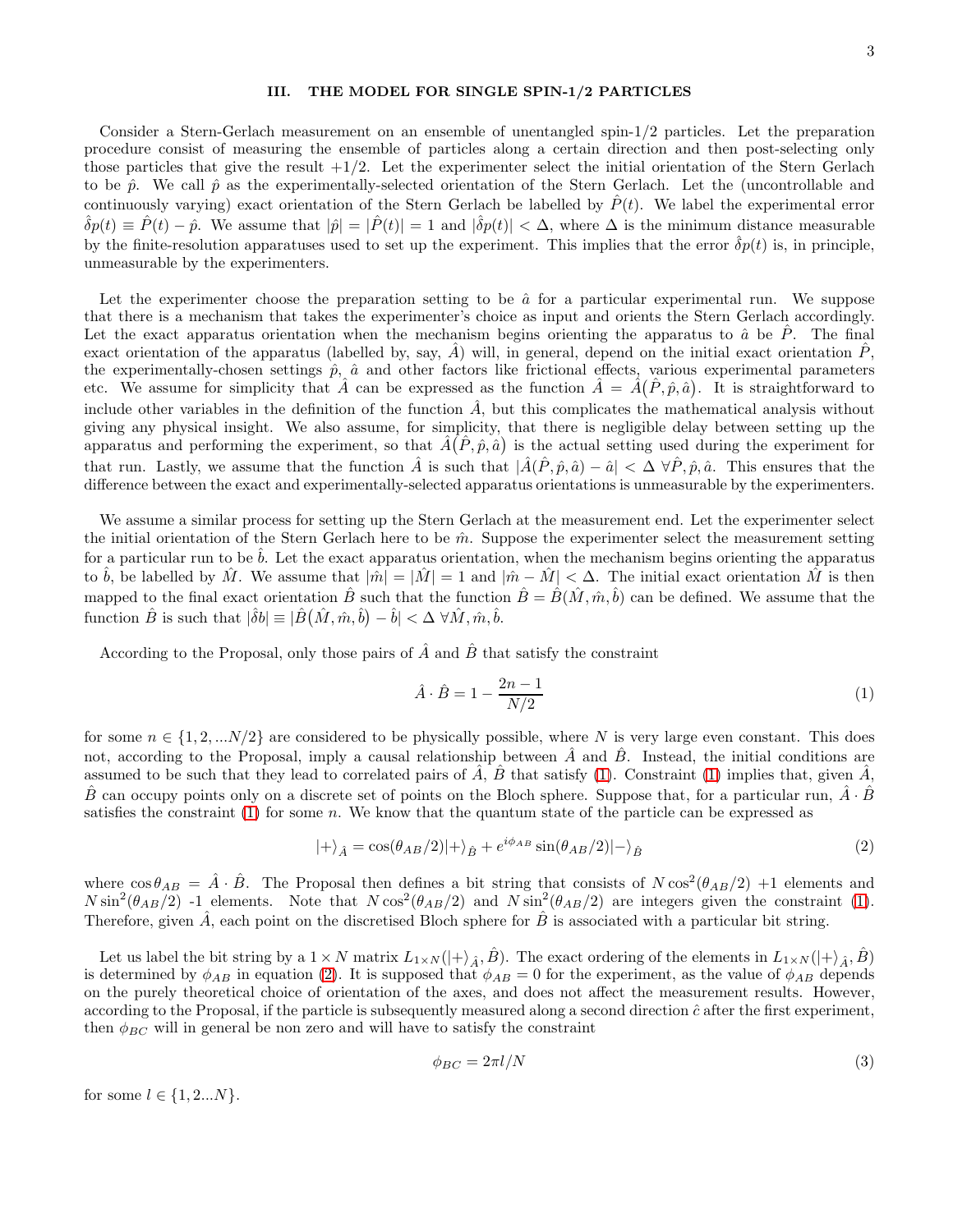Given the bit string, the measurement outcome  $O$  is determined in the following manner. We first define a variable  $k \in \{1, 2, ..., N\}$  that determines the position on the bit string. The variable k determines the particular 'trajectory' (as described in the Proposal) out of  $N$  possibilities that the quantum system can be in. Second, the Proposal specifies that the outcome is the  $k^{th}$  element in the bit string  $L_{1,k}(|+\rangle_{\hat{A}}, \hat{B})$ .

We now switch to define the hidden variables in the model. Given the experimental choices  $\hat{p}$ ,  $\hat{a}$  $(\hat{m}, \hat{b})$  at the preparation (measurement) end, the measurement outcome is determined by a specification of the variables  $\hat{P}$ ,  $\hat{M}$  and k (see Fig 1). That is, the measurement outcome can be expressed as  $O(\hat{A}(\hat{P}, \hat{p}, \hat{a}), \hat{B}(\hat{M}, \hat{m}, \hat{b}), k) = L_{1,k}(|+\rangle_{\hat{A}(\hat{P}, \hat{p}, \hat{a})}, \hat{B}(\hat{M}, \hat{m}, \hat{b}))$ . This implies that  $\hat{P}, \hat{M}, k$  act as hidden variables in our model. We define  $\mu \equiv (\hat{P}, \hat{M}, k)$ . Note that the variables in  $\mu$  are not causally affected by the experimental choices  $\hat{a}$  and  $\hat{b}$ . This turns out to be important when considering a counter-factual change of  $\hat{a}$ ,  $\hat{b}$  for a particular run (as in section [IV B,](#page-6-0) for example), as  $\mu$  for the run does not change for the counter-factual case.

We can also directly express the measurement outcome as a function of the final exact apparatus settings  $\hat{A}$ ,  $\hat{B}$  and the position on the bit string k, or the exact quantum state prepared  $|+\rangle_{\hat{A}}, \hat{B}$  and k, or the bit string  $L_{1\times N}(|+\rangle_{\hat{A}}, \hat{B})$ and k. The variables  $\hat{A}$ ,  $|+\rangle_{\hat{A}}$ ,  $\hat{B}$  and  $L_{1\times N}(|+\rangle_{\hat{A}}, \hat{B})$  are specified given the experimental choices  $\hat{p}$ ,  $\hat{a}$   $(\hat{m}, \hat{b})$  at the preparation (measurement) end and  $\mu$ . Note that the experimental choices are themselves determined by further hidden variables in a superdeterministic model. This implies that the variables  $\hat{A}$ ,  $|+\rangle_{\hat{A}}$ ,  $\hat{B}$  and  $L_{1\times N}(|+\rangle_{\hat{A}}, \hat{B})$  are determined by  $\mu$  and the hidden variables that determine the experimental choices, and therefore have ontological status in our model. Lastly, the ontic state of the quantum system after the preparation is complete is given by  $(|+\rangle_{\hat{A}}, k)$ .

Let us describe the distribution of  $\mu$  for an ensemble of runs. The Proposal interprets constraint [\(1\)](#page-2-1) to imply that the orientation  $\tilde{A}$  can be considered arbitrary but only those values of  $\tilde{B}$  that satisfy [\(1\)](#page-2-1) are physically possible [\[32\]](#page-15-18). Therefore, the distribution of  $\hat{P}$  can be considered to be continuous. Let us assume, for simplicity, that  $\hat{p}$  is constant for all the runs. The distribution of  $\hat{P}$  depends on  $\hat{p}$  as  $|\hat{P} - \hat{p}| < \Delta$ . The distribution may also be correlated with the experimenter's choice of the preparation setting  $\hat{a}$ . Therefore, we define a (normalised) continuous distribution  $\rho(\hat{P}|\hat{a},\hat{p})$ . The distribution  $\rho(\hat{P}|\hat{a},\hat{p}) > 0$  only if  $|\hat{P}| = 1$ . Let  $\hat{p}'$  label the average initial exact orientation of the preparation apparatus over an ensemble of runs. That is,

$$
\hat{p}' = \int \rho(\hat{P}|\hat{a}, \hat{p}) \hat{P} d\Omega_P \tag{4}
$$

This implies that

$$
|\hat{p}' - \hat{p}| = |\int_{\square} \rho(\hat{P}|\hat{a}, \hat{p}) \hat{P} d\Omega_P - \hat{p}|
$$
\n(5)

$$
=|\int \rho(\hat{P}|\hat{a},\hat{p})(\hat{P}-\hat{p})d\Omega_{P}| \qquad (6)
$$

<span id="page-3-0"></span>
$$
\leq \int \rho(\hat{P}|\hat{a},\hat{p})|\hat{P} - \hat{p}|d\Omega_P \tag{7}
$$

As  $|\hat{P} - \hat{p}| < \Delta$ ,

$$
|\hat{p}' - \hat{p}| < \int \rho(\hat{P}|\hat{a}, \hat{p}) \Delta d\Omega_P = \Delta \tag{8}
$$

Equation [\(8\)](#page-3-0) implies that the experimenter cannot distinguish between the initial orientation that they have chosen and the average initial exact orientation over the ensemble, due to the finite resolution of the apparatus used for setup. The average value of  $\ddot{A}$  will be

<span id="page-3-1"></span>
$$
\hat{a}' \equiv \int \ \rho(\hat{P}|\hat{a}, \hat{p}) \hat{A}(\hat{P}, \hat{p}, \hat{a}) d\Omega_P \tag{9}
$$

Using the fact that  $|\hat{A}(\hat{P}, \hat{p}, \hat{a}) - \hat{a}| < \Delta$ , one can show that  $|\hat{a}' - \hat{a}| < \Delta$ , analogous to equation [\(8\)](#page-3-0). This implies that, for an ensemble of runs, the average final exact orientation of the preparation apparatus cannot be experimentally distinguished from the experimentally-selected orientation  $\hat{a}$ .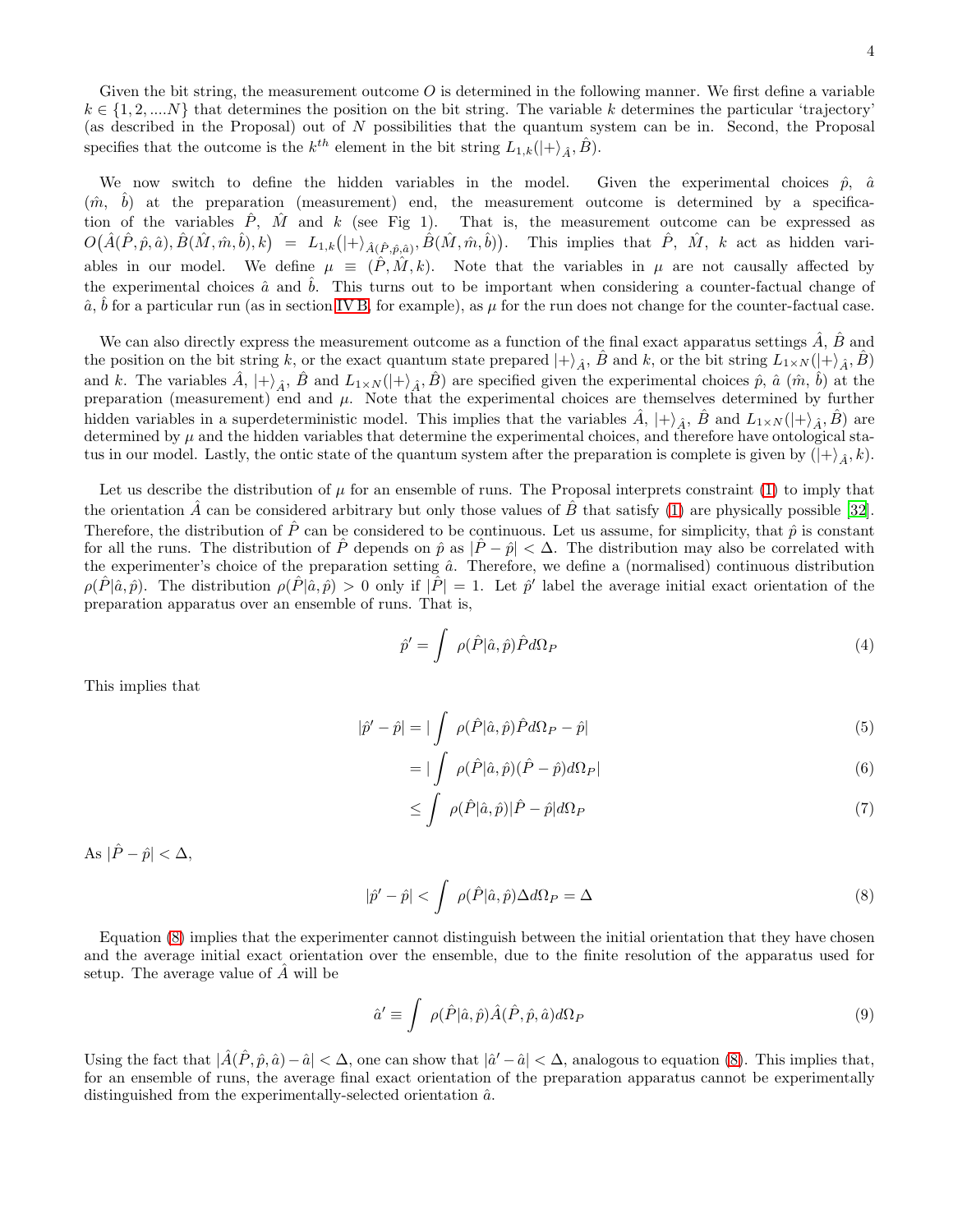

FIG. 1: Schematic illustration of the relationships between the experimenters' choices, hidden variables and the measurement outcome in the model. Causal influences are depicted by a directed arrow, whereas correlations are depicted via a dashed line. The experimenter's choices  $\hat{p}$ ,  $\hat{a}$   $(\hat{m}, \hat{b})$  at the preparation (measurement) end are circled in the figure. The variables  $\hat{p}$ ,  $\hat{m}$ , circled in blue, are considered to be constant for all the runs whereas  $\hat{a}$ ,  $\hat{b}$  vary with each run in general. At the preparation (measurement) end, the hidden variable  $\hat{P}(\hat{M})$  is causally influenced by  $\hat{p}(\hat{m})$  and correlated with  $\hat{a}(\hat{b})$ . The hidden variable  $\hat{M}$  is also correlated with  $\hat{A}$  due to the rationality constraint [\(1\)](#page-2-1). The experimenter's choices  $\hat{p}$ ,  $\hat{a}$  ( $\hat{m}$ ,  $\hat{b}$ ) and the hidden variable  $\hat{P}(\hat{M})$  jointly determine the final exact preparation (measurement) setting  $\hat{A}(\hat{B})$ . The variable  $\hat{A}$  determines the exact quantum state  $|+\rangle_{\hat{A}}$  prepared, and  $|+\rangle_{\hat{A}}$ ,  $\hat{B}$  in turn jointly determine the bit string  $L_{1\times N}$ . The measurement outcome O is determined by  $L_{1\times N}$  and the hidden variable k. The variables  $\hat{P}$ ,  $\hat{M}$ ,  $k$ ,  $\hat{A}$ ,  $\hat{B}$ ,  $|+\rangle_{\hat{A}}$  and  $L_{1\times N}$  are hidden variables that determine the measurement outcome. The hidden variables  $\hat{P}$ ,  $\hat{M}$ ,  $k$  do not causally depend on the experimenter's choices  $\hat{a}$ ,  $\hat{b}$ and are boxed. They constitute the hidden variable  $\mu \equiv (\hat{P}, \hat{M}, k)$  which remains constant during a counter-factual change of  $\hat{a}$ ,  $\hat{b}$  for a particular run.

Let us now describe the distribution of  $\hat{M}$  at the measurement end. We assume, for simplicity, that  $\hat{m}$  is constant for all the runs. Consider the distribution of the initial exact apparatus orientation  $\tilde{M}$ . This distribution depends non trivially on the variable A at the preparation end due to equation  $(1)$ , which implies that, given an orientation A, the distribution of  $\hat{B}$  must be discrete. As  $\hat{B} = \hat{B}(\hat{M}, \hat{m}, \hat{b})$ , it is natural to consider  $\hat{M}$  to be discrete as well<sup>3</sup>. Suppose that the experimentally-selected final orientation of the apparatus for a particular run is  $\hat{b}$ . Then, one can define a discrete distribution  $p(\hat{M}_i | \hat{A}, \hat{b}, \hat{m})$  such that  $\sum_i p(\hat{M}_i | \hat{A}, \hat{b}, \hat{m}) = 1$ , and  $p(\hat{M}_i | \hat{A}, \hat{b}, \hat{m}) > 0$  only if  $|\hat{M}_i - \hat{m}| < \Delta$  and  $\hat{B}(\hat{M}_i, \hat{m}, \hat{b})$  satisfies the constraint [\(1\)](#page-2-1) for some n. Let

<span id="page-4-0"></span>
$$
\hat{m}' \equiv \sum_{i} p(\hat{M}_i | \hat{A}, \hat{b}, \hat{m}) \hat{M}_i
$$
\n(10)

One can prove, analogous to equation [\(8\)](#page-3-0), that  $|\hat{m}' - \hat{m}| < \Delta$  by using the fact that  $|\hat{M}_i - \hat{m}| < \Delta$ . The average value of  $\hat{B}$  will be

$$
\hat{b}' \equiv \sum_{i} p(\hat{M}_i | \hat{A}, \hat{b}, \hat{m}) \hat{B}(\hat{M}_i, \hat{m}, \hat{b})
$$
\n(11)

Using the fact that  $|\hat{B}_i - \hat{b}| < \Delta$ , where  $\hat{B}_i = \hat{B}(\hat{M}_i, \hat{m}, \hat{b})$ , one can further show that  $|\hat{b}' - \hat{b}| < \Delta$ . Lastly, the Proposal defines the distribution of k over the N values to be uniform. That is,  $p(k) = 1/N \forall k$ .

We now prove that the model, as defined above, reproduces the quantum predictions. We assume, for simplicity, that the initial experimentally-selected orientation of the preparation (measurement) apparatus is  $\hat{p}(\hat{m})$  for all runs. Let the final experimentally-selected orientations of the preparation and measurement apparatuses be  $\hat{a}$  and  $\hat{b}$  respectively

<sup>&</sup>lt;sup>3</sup> It is possible to consider  $\hat{M}$  as continuous, but this complicates the mathematical analysis without leading to any physical insight.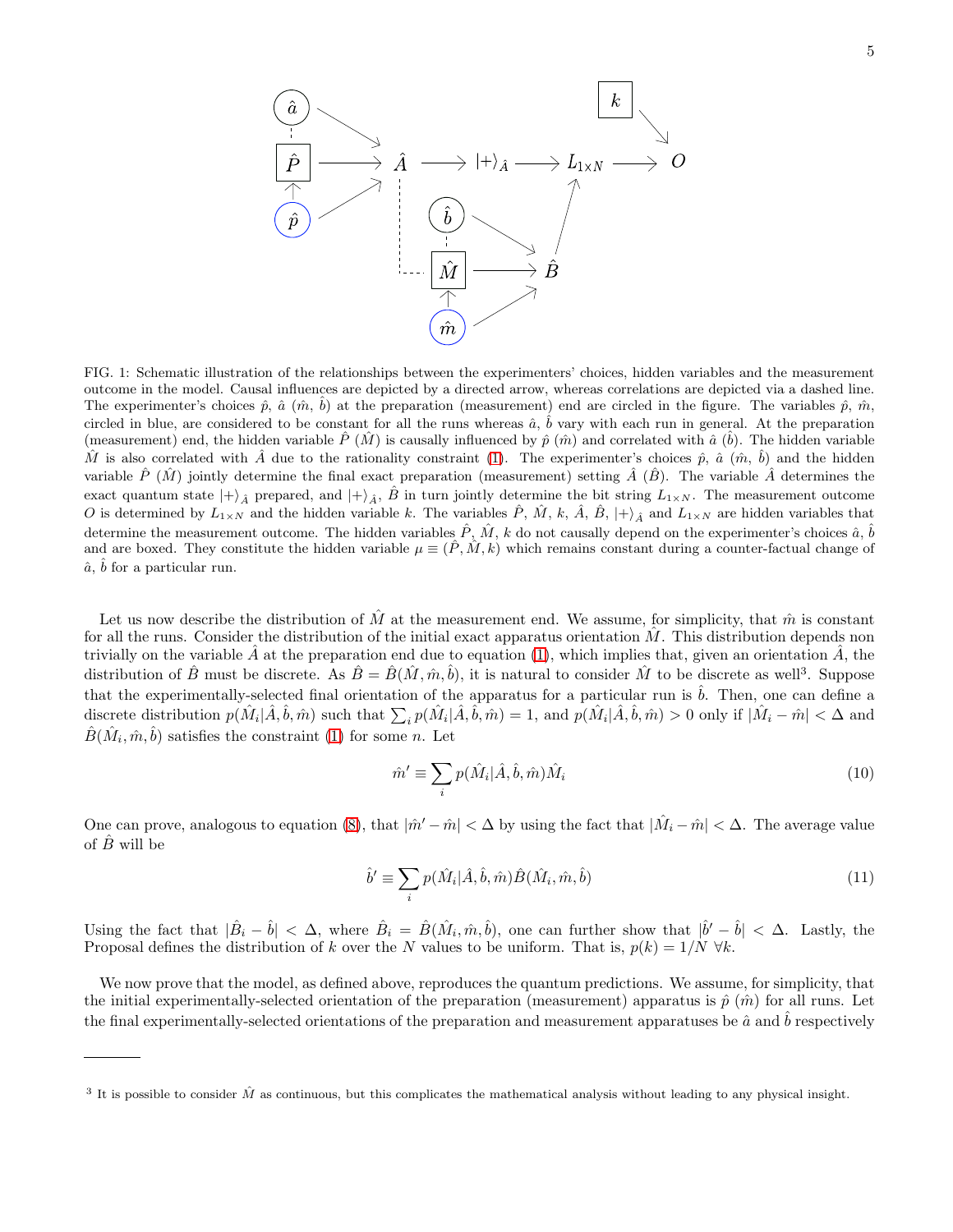for all the runs. The model predicts the following expectation value of outcomes

$$
\sum_{k=1}^{N} \sum_{i}^{\alpha} \int \rho(\hat{P}|\hat{p}, \hat{a}) p(\hat{M}_i|\hat{A}, \hat{b}, \hat{m}) p(k) O(\hat{A}(\hat{P}, \hat{p}, \hat{a}), \hat{B}(\hat{M}_i, \hat{m}, \hat{b}), k) d\Omega_P
$$
\n(12)

$$
= \sum_{i}^{\alpha} \int \rho(\hat{P}|\hat{p}, \hat{a}) p(\hat{M}_i|\hat{A}, \hat{b}, \hat{m}) \hat{A}(\hat{P}, \hat{p}, \hat{a}) \cdot \hat{B}_i \, d\Omega_P \tag{13}
$$

Using equations [\(9\)](#page-3-1) and [\(11\)](#page-4-0), this can be simplified to

$$
\left(\int \rho(\hat{A}|\hat{p},\hat{a})\hat{A}\cdot(\sum_{i}^{\alpha}p(\hat{M}_{i}|\hat{b},\hat{m},\hat{A})\hat{B}_{i}) d\Omega_{A}\right)
$$
\n(14)

$$
= \hat{a}' \cdot \hat{b}' \tag{15}
$$

On the other hand, orthodox quantum mechanics predicts the expectation value to be  $\hat{a}\langle +|\hat{\sigma}_{\hat{b}}|+\rangle_{\hat{a}} = \hat{a}\cdot\hat{b}$ . As  $|\hat{a}'-\hat{a}| < \Delta$  and  $|\hat{b}'-\hat{b}| < \Delta$ , this difference in prediction cannot, in principle, be experimentally detected due to the finite resolution of the experimental apparatuses. Thus, the model may be said to experimentally reproduce the quantum predictions for a single spin-1/2 particle.

#### <span id="page-5-0"></span>IV. DISCUSSION OF THE SINGLE-PARTICLE MODEL

In this section, we use our model to analyse the different arguments in the Proposal about single spin-1/2 particles. We will show that several of these arguments, that appear reasonable in the Proposal, do not work in our model. We begin with a discussion of some properties.

#### <span id="page-5-1"></span>A. Properties of the model

1. Measurement dependence: A hidden-variable model is called measurement dependent if the hidden-variable distribution is correlated with the measurement settings. In the Proposal, the exact measurement settings and the experimentally-selected measurement setting are different in general. Therefore, there are two possible ways to generalise the notion of measurement dependence to our model: whether the distribution of the hidden variables is correlated with  $a$ ) the experimentally-selected measurement settings, or  $b$ ) the exact measurement settings. We now prove that the model is measurement dependent according to either definition. Consider the hidden variable  $\mu = (\hat{P}, \hat{M}, k)$ . The distribution  $p(\hat{M} | \hat{A}, \hat{b}, \hat{m})$  is correlated with the experimental measurement setting  $\hat{b}$ . Therefore, the model is measurement dependent in the sense of a). Further,  $p(\hat{M}|\hat{A}, \hat{b}, \hat{m}, \hat{B}) \neq p(\hat{M}|\hat{A}, \hat{b}, \hat{m}, \hat{B}')$  in general, as  $\hat{M} = \hat{M}(\hat{B}, \hat{m}, \hat{b})$ . The model is, therefore, also measurement dependent in the sense of b).

A more intricate question is whether the model is measurement dependent if only the physically possible exact measurement settings (those that satisfy [\(1\)](#page-2-1)) are considered. The Proposal argues that, for these exact settings, there is no measurement dependence. We now show that this is not true for our model in general.

Consider that, for a particular run, the exact final setting at the preparation end is  $\tilde{A}$ . Let us consider two exact final settings  $\hat{B}_1$  and  $\hat{B}_2$  at the measurement end such that  $\hat{A} \cdot \hat{B}_1$  and  $\hat{A} \cdot \hat{B}_2$  both satisfy con-straint [\(1\)](#page-2-1) for the given  $\hat{A}$ . We first suppose that  $\hat{B}_1$  and  $\hat{B}_2$  are separated by a distance  $> \Delta$  so that they correspond to different experimentally-selected measurement settings  $\tilde{b}_1$  and  $\tilde{b}_2$  respectively. Further suppose that  $\hat{M}(\hat{B}_1, \hat{m}, \hat{b}_1) = \hat{M}(\hat{B}_2, \hat{m}, \hat{b}_2) = \hat{M}'$ . We know that  $p(\hat{M}' | \hat{A}, \hat{b}_1, \hat{m}) = p(\hat{B}_1 | \hat{A}, \hat{b}_1, \hat{m})$  and  $p(\hat{M}'|\hat{A}, \hat{b}_2, \hat{m}) = p(\hat{B}_2|\hat{A}, \hat{b}_2, \hat{m})$ . However,  $p(\hat{B}_1|\hat{A}, \hat{b}_1, \hat{m}) \neq p(\hat{B}_2|\hat{A}, \hat{b}_2, \hat{m})$  in general, which implies that  $p(\hat{M}'|\hat{A},\hat{b}_1,\hat{m}) \neq p(\hat{M}'|\hat{A},\hat{b}_2,\hat{m})$  in general. Therefore, measurement independence is violated in the sense of a) in general. Second, suppose that  $\hat{B}_1$  and  $\hat{B}_2$  are separated by a distance  $<\Delta$  so that they correspond to the same experi- $\text{mentally set measurement setting } \hat{b}. \text{ As } \hat{M}(\hat{B}_1, \hat{m}, \hat{b}) \neq \hat{M}(\hat{B}_2, \hat{m}, \hat{b}), p(\hat{M}(\hat{B}_1, \hat{m}, \hat{b})|\hat{A}, \hat{b}, \hat{m}) \neq p(\hat{M}(\hat{B}_2, \hat{m}, \hat{b})|\hat{A}, \hat{b}, \hat{m})$ in general. Therefore, measurement independence is violated in the sense of  $b$ ) as well in general. To summarise, the model is measurement dependent even if only the exact measurement settings that satisfy [\(1\)](#page-2-1) are considered.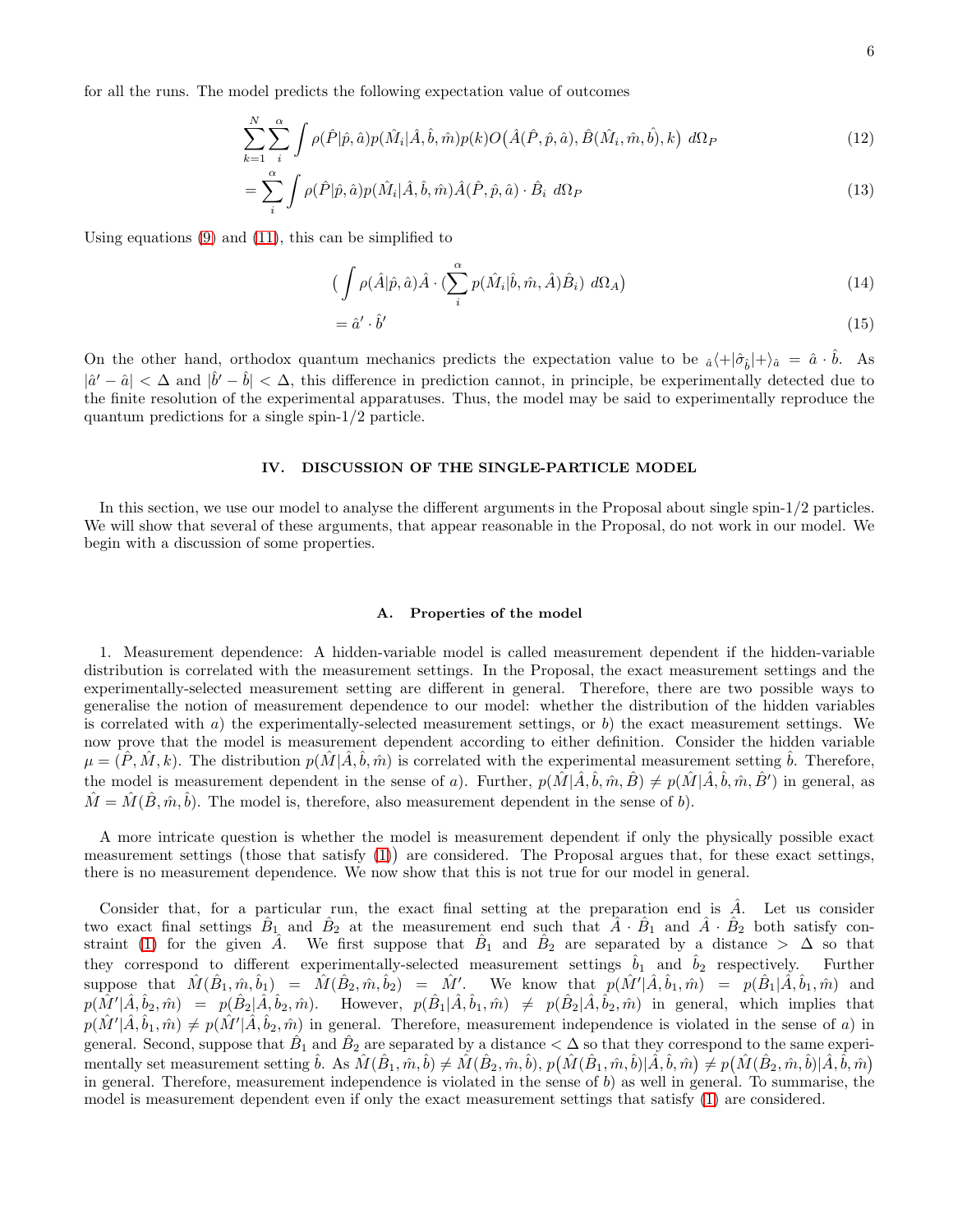2. Reality of the quantum state: In the ontological models framework [\[34](#page-15-16)[–36](#page-15-17)], a model is  $\psi$ -ontic if different quantum states have disjoint supports over the hidden-variable space. We have discussed in the previous section that the hidden variables encode the actual (exact) prepared quantum state for each run of the experiment. This implies that, given two different quantum states, their supports will be disjoint. Therefore, our model is  $\psi$ -ontic.

One may ask whether the definition of  $\psi$ -onticity is applicable to our model since it violates measurement independence, which is assumed in the ontological models framework. In general, extra analysis (beyond that of ontological models framework) may be required for a model that violates measurement independence. For example, a retrocausal model may be classified as  $\psi$ -ontic even if the prepared quantum state is epistemic given a backwards (in time) evolving quantum state in the model that is ontic, on grounds of time symmetry. However, our model posits only a forwards-evolving prepared quantum state, so that the question of  $\psi$ -onticity reduces to whether this prepared quantum state is real. As the exact prepared quantum state is encoded in the hidden variables, the exact prepared quantum state is real and the model is  $\psi$ -ontic.

For an intuitive understanding of the reality of the exact quantum state, let us consider the interpretation that the exact quantum state is not a hidden variable, but an epistemic variable that determines probabilities at the ensemble level. We can easily show that this interpretation is incorrect. Firstly, we know that the outcome of an individual run  $O(\mu, \hat{p}, \hat{a}, \hat{m}, \hat{b}) = L_{1,k}(|+\rangle_{\hat{A}}, \hat{B})$  is a function of the exact quantum state. This shows that the exact prepared quantum state plays a role in each run of the experiment, not just at the ensemble level. Secondly, the exact quantum state varies with each run in general. But the exact quantum state must be constant over the runs if it is supposed to represent an ensemble of runs. Therefore, we conclude that the exact quantum state is a hidden variable in our model.

We note that the quantum state  $|+\rangle_{\hat{a}}$  may be considered to be an epistemic variable as it determines the outcome probabilities for an ensemble, and it depends on the experimenter's (incomplete) information about the preparation procedure. This does not, however, render the model  $\psi$ -epistemic as the quantum state actually prepared  $(|+\rangle_{\hat{A}})$  is a hidden variable. This is consistent with the discussion of  $\psi$ -onticity in other models. For example, one may introduce apparatus errors in pilot-wave theory  $[3-5]$ , but pilot-wave theory is  $\psi$ -ontic as the quantum state actually prepared is a hidden variable.

Lastly, we note that the exact quantum state  $|+\rangle_{\hat{A}}$  is not included in  $\mu = (\hat{P}, \hat{M}, k)$ , but  $\mu$  contains only those hidden variables that remain constant during a counter-factual change of the experimenter's choices  $\hat{a}$ ,  $\hat{b}$  (see section [III\)](#page-2-0).

3. Role of the bit string: The Proposal has argued that the bit string represents an ensemble of runs. However, the bit string  $L_{1\times N}(|+\rangle_{\hat{A}}, \hat{B})$  varies with each run, so this interpretation cannot be correct. Furthermore, all the entries of the bit string are determined by the final exact apparatus settings at the preparation end  $\hat{A}$ and at the measurement end  $\tilde{B}$ . Therefore, the bit string is real as all of its entries are encoded in the hidden variables.

For a particular run, the  $k^{th}$  entry of the bit string for that run specifies the measurement outcome in our model. On the other hand, the other entries of the bit string for that run play no role in determining the measurement outcome. Therefore, the bit string contains redundant information in the model.

#### <span id="page-6-0"></span>B. Sequential Stern-Gerlach measurements

Consider an individual run of an experiment where three sequential Stern-Gerlach measurements are performed on an ensemble of spin-1/2 particles. Let the initial experimentally-selected orientation of the first Stern Gerlach be  $\hat{m}_1$  and the experimenter, for this run, choose the final orientation to be  $\hat{a}$ . Similarly, let the initial experimentallyselected orientation of the second (third) Stern Gerlach be  $\hat{m}_2$  ( $\hat{m}_3$ ) and the experimenter, for this run, choose the final orientation to be  $\hat{b}$  ( $\hat{c}$ ).

We know that the exact initial apparatus orientations are hidden variables that vary from one run to the next in our model. For this run, let the first, second and third apparatuses have the exact initial orientations  $\hat{M}_1$ ,  $\hat{M}_2$  and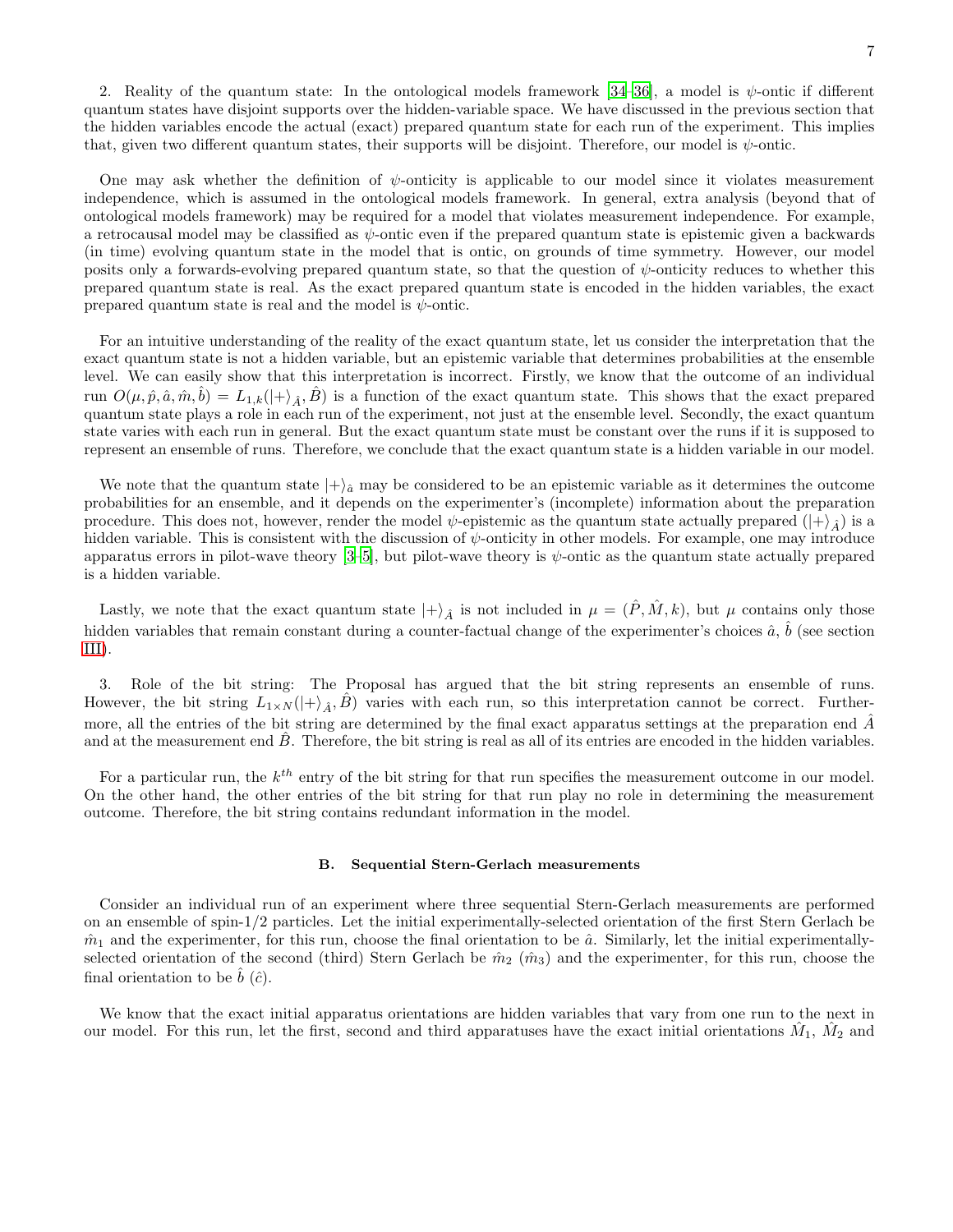

FIG. 2: Schematic illustration of a counterfactual change of the order of experimentally-selected settings in sequential Stern-Gerlach measurements. The left-hand side of the figure depicts a scenario where the experimenters have chosen the experimentally-selected settings to be  $\hat{a} \to \hat{b} \to \hat{c}$  for a particular run of a sequential Stern-Gerlach measurement. The corresponding exact measurement settings  $\hat{A}$ ,  $\hat{B}$  and  $\hat{C}$  for that run form the spherical triangle  $\Delta(ABC)$  on the unit sphere. The proposal requires that  $\gamma_{AC}/2\pi \in \mathcal{Q}$ , where  $\mathcal Q$  is the set of rational numbers. This implies, via Niven's theorem [\[38\]](#page-15-20), that  $\hat{A} \cdot \hat{C} \notin \mathcal{Q}$  (except for certain special cases). The right-hand side of the figure depicts a counter-factual scenario for that run, where the order of experimentally-selected settings is  $\hat{a} \to \hat{c} \to \hat{b}$ , and the times at which the measurements occur are the same as before. For this counter-factual scenario, the exact measurement settings turn out to be  $\hat{A}$ ,  $\hat{B}'$  ( $\neq \hat{B}$  in general) and  $\hat{C}'$  $(\neq \hat{C}$  in general) in the model, and the relevant spherical triangle is  $\Delta(AB'C')$ . For the  $\Delta(AB'C')$ ,  $\gamma_{AC'}/2\pi \notin \mathcal{Q}$  in general and therefore it is possible that  $\hat{A} \cdot \hat{C}' \in \mathcal{Q}$ . Whether such a counter-factual scenario could have occurred for that run depends on whether  $\gamma_{AC'}/2\pi$  is rational.

 $\hat{M}_3$  respectively. The final exact orientations will then be

$$
\hat{A} = \hat{A}(\hat{M}_1, \hat{m}_1, \hat{a})\tag{16}
$$

$$
\hat{B} = \hat{B}(\hat{M}_2, \hat{m}_2, \hat{b})\tag{17}
$$

<span id="page-7-1"></span><span id="page-7-0"></span>
$$
\hat{C} = \hat{C}(\hat{M}_3, \hat{m}_3, \hat{c})\tag{18}
$$

We also know, from the previous section, that the final exact orientations must satisfy the constraints

$$
\hat{A} \cdot \hat{B} = 1 - \frac{2n_{AB} - 1}{N/2} \tag{19}
$$

$$
\hat{B} \cdot \hat{C} = 1 - \frac{2n_{BC} - 1}{N/2} \tag{20}
$$

for some  $n_{AB}, n_{BC} \in \{1, 2, ..., N/2\}$  to be physically possible. The question the Proposal raises is whether, for this very run, one could have performed the measurements in the order  $\hat{a} \to \hat{c} \to \hat{b}$ . The Proposal argues that this is impossible. It first assumes that the sequence of exact settings is changed from  $\hat{A} \to \hat{B} \to \hat{C}$  to  $\hat{A} \to \hat{C} \to \hat{B}$ , then, by using the constraints [\(19\)](#page-7-0) and [\(20\)](#page-7-1), rules out the possibility of such a change. We now show that this argument fails in our model of the Proposal.

Let us consider the different physical procedures by which one may change the order of final experimentallyselected orientations. First, one can switch the orientations of the apparatuses. That is, the experimentally-selected orientation of the second (third) apparatus can be changed to  $\hat{c}$  ( $\hat{b}$ ) instead of  $\hat{b}$  ( $\hat{c}$ ). Alternatively, one can change the order of apparatuses itself, while keeping their orientations fixed. That is, one can use the third apparatus (with the experimentally-selected orientation  $\hat{c}$ ) before the second apparatus (with the experimentally-selected orientation  $\hat{b}$ ). Let us consider both the possibilities individually:

a) Changing the orientations of apparatuses: Here we make use of the fact that the exact initial apparatus orientations, being causally unaffected by the experimenter's choice of  $\hat{a}$ ,  $\hat{b}$  and  $\hat{c}$ , will remain the same. Therefore, for this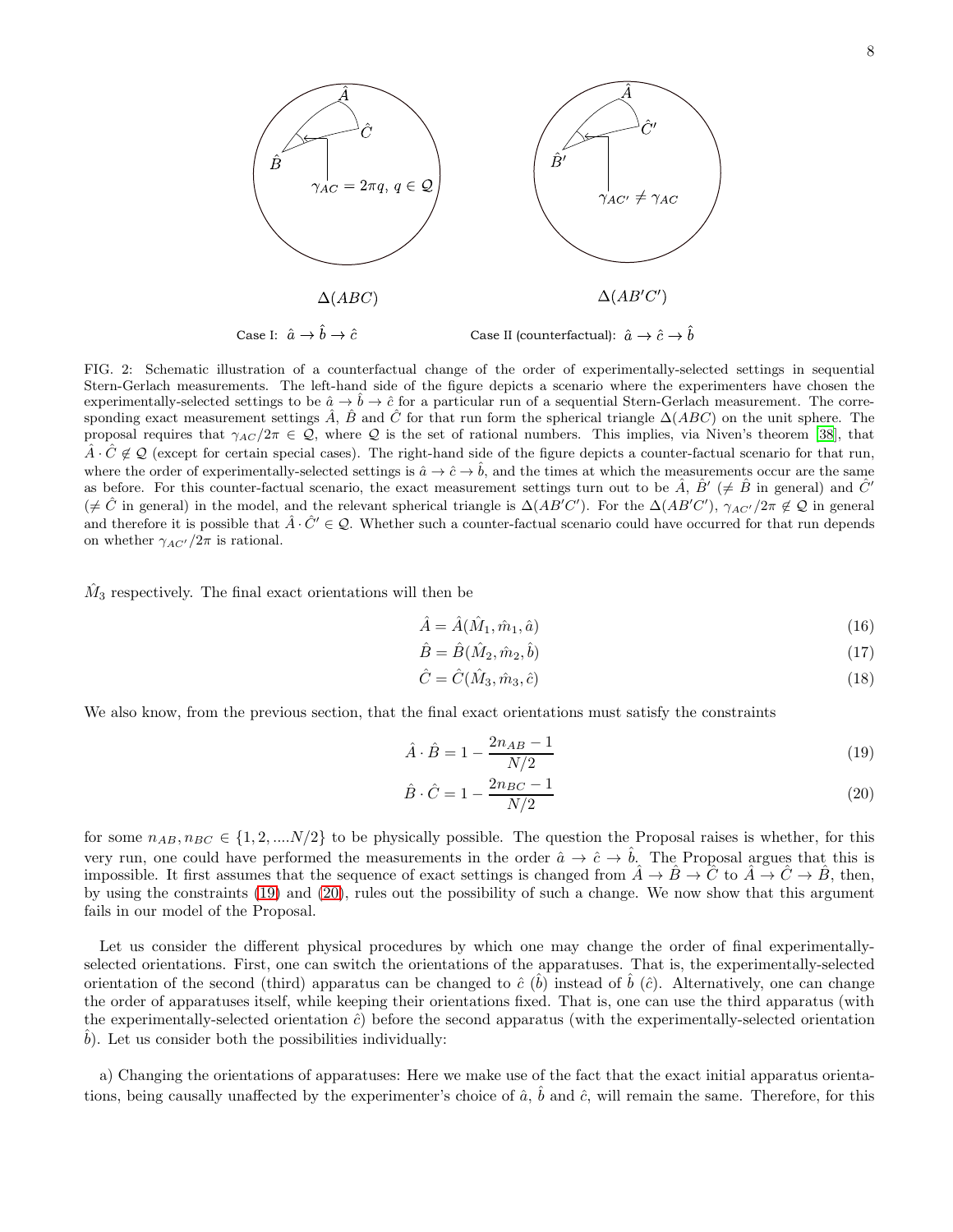counter-factual scenario the new exact settings will be

$$
\hat{A} = \hat{A}(\hat{M}_1, \hat{m}_1, \hat{a})\tag{21}
$$

$$
\hat{C}' = \hat{C}'(\hat{M}_2, \hat{m}_2, \hat{c})
$$
\n(22)

$$
\hat{B}' = \hat{B}'(\hat{M}_3, \hat{m}_3, \hat{b})
$$
\n(23)

It is clear that the new exact orientations  $\hat{B}'$  and  $\hat{C}'$  will be different in general compared to the original exact orientations  $\hat{B}$  and  $\hat{C}$ .

b) Changing the order of apparatuses: Here we make use of the fact that the exact initial apparatus orientations are continuously varying with time (see section [II\)](#page-1-0). If the ordering is changed, then the apparatuses will get used at different times than previously. That is, if the second (third) measurement occurred at time  $t_2$  ( $t_3$ ), then in the counterfactual scenario the second (third) apparatus will be used at time  $t_3$  ( $t_2$ ). Therefore, the exact initial apparatus orientations will also change. Let the exact initial orientation of the second apparatus change from  $\hat{M}_2(t_2) \to \hat{M}_2(t_3) \equiv \hat{M}'_2$  and that of the third apparatus change from  $\hat{M}_3(t_3) \to \hat{M}_3(t_2) \equiv \hat{M}'_3$  due to this change in order. The new exact settings will then be

$$
\hat{A} = \hat{A}(\hat{M}_1, \hat{m}_1, \hat{a})\tag{24}
$$

$$
\hat{C}'' = \hat{C}''(\hat{M}'_3, \hat{m}_3, \hat{c})
$$
\n(25)

$$
\hat{B}'' = \hat{B}''(\hat{M}'_2, \hat{m}_2, \hat{b})\tag{26}
$$

Again, it is clear that the new exact final orientations  $\hat{B}''$  and  $\hat{C}''$  will be different in general compared to the original exact final orientations  $\hat{B}$  and  $\hat{C}$ .

Therefore, we see that in our model of the Proposal, interchanging the order of experimentally-selected orientations  $\hat{b}$  and  $\hat{c}$  for a particular run results in different exact orientations than previously. Whether such a change is possible depends, then, on whether the new exact orientations satisfy the constraints [\(19\)](#page-7-0) and [\(20\)](#page-7-1). It is incorrect to rule out the possibility of such a change by assuming the exact orientations to be the same as before. We illustrate this point in Fig. 2.

In the next subsection, we show how a similar analysis leads to a failure of the Proposal's argument about non-commutativity of quantum observables.

## C. Non-commutativity of quantum observables

Consider a particular run of a Stern-Gerlach measurement on an ensemble of spin-1/2 particles, for which the experimentally-selected (exact) orientation of the Stern Gerlach is  $\hat{a}$  ( $\hat{A}$ ). The Proposal shows that, for any three mutually orthogonal directions  $\{\hat{X}_1,\hat{X}_2,\hat{X}_3\},$  if  $\hat{A}\cdot\hat{X}_1$  satisfies the constraint  $(1),$  then  $\hat{A}\cdot\hat{X}_2$  and  $\hat{A}\cdot\hat{X}_3$  do not satisfy the constraint (and so on for all other permutations). Therefore, for a particular run (with a fixed  $\hat{A}$ ), only one of the three measurements  $\{\hat{X}_1, \hat{X}_2, \hat{X}_3\}$  is well defined. The Proposal argues that the non-commutativity of quantum observables (for example  $\hat{\sigma}_x$ ,  $\hat{\sigma}_y$  and  $\hat{\sigma}_z$ ) is thereby naturally obtained as a consequence of the constraint [\(1\)](#page-2-1). This is, however, not a satisfactory argument. Consider a fourth direction  $\hat{X}_4 = \cos\theta \hat{X}_1 + \sin\theta(\cos\phi \hat{X}_2 + \sin\phi \hat{X}_3)$  that is nonorthogonal to  $\hat{X}_1, \hat{X}_2$  and  $\hat{X}_3$ . According to orthodox quantum mechanics, the observable  $\hat{\sigma} \cdot \hat{X}_4$  is non-commutating with all the three observables  $\hat{\sigma} \cdot \hat{X}_i$  in general, where  $i \in \{1, 2, 3\}$ . However, both  $\hat{A} \cdot \hat{X}_4$  and one of  $\hat{A} \cdot \hat{X}_i$  may satisfy the constraint [\(1\)](#page-2-1). Therefore, the rationality constraint [\(1\)](#page-2-1) does not explain the non-commutativity of all quantum observables. Further, in our model of the Proposal, it is an artificial assumption to consider three mutually orthogonal directions  $\{\hat{X}_1, \hat{X}_2, \hat{X}_3\}$  as the possible exact measurement settings for any run. This is because the experimenter does not have sufficient control over the exact orientations of the Stern Gerlach to ensure mutual orthogonality. Say the experimenter decides to choose from three mutually orthogonal measurement settings  $\{\hat{x}_1, \hat{x}_2, \hat{x}_3\}$ . Let the exact initial orientation of the Stern Gerlach for a particular run be  $\hat{M}$ . The possible exact final orientations for that run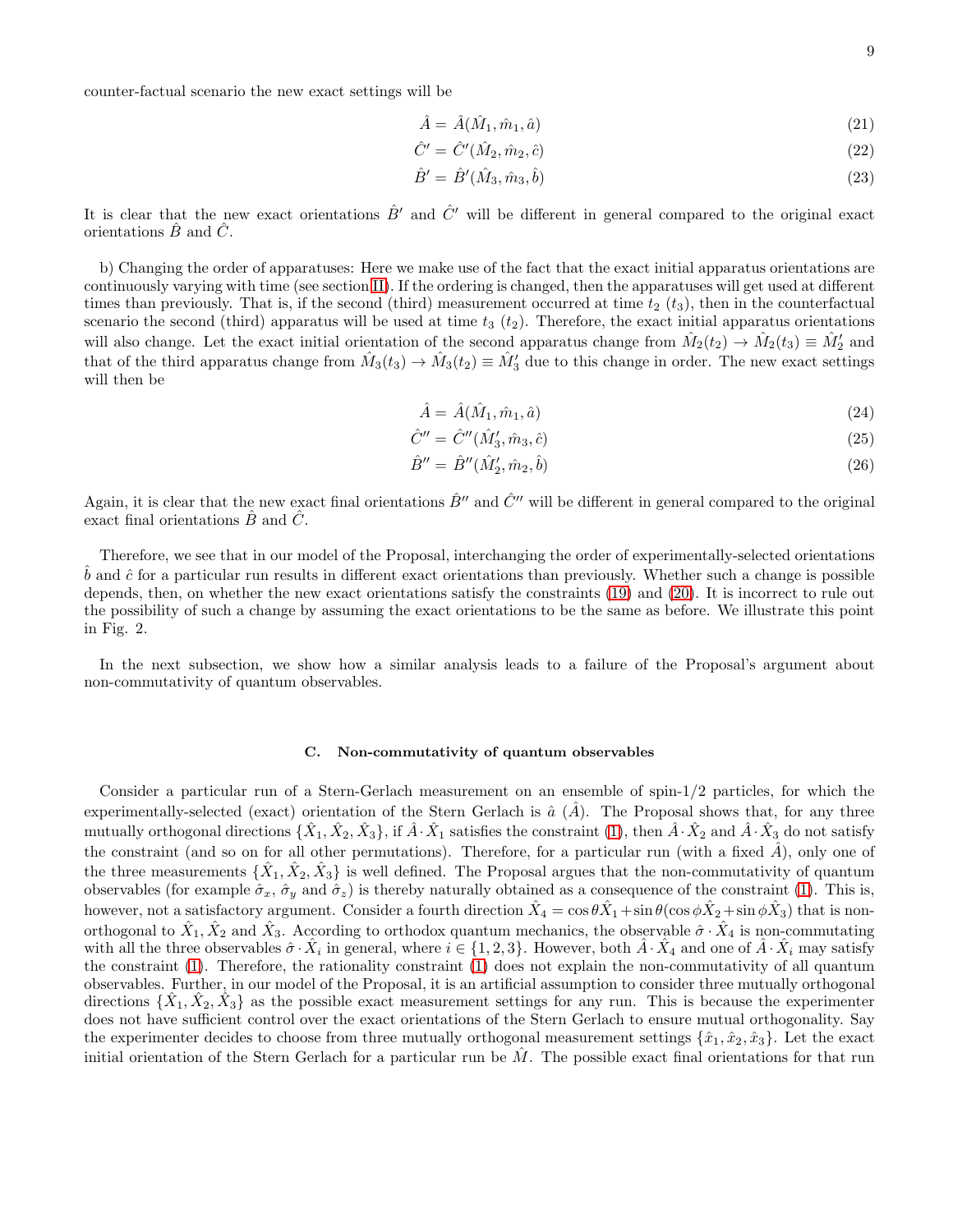will be

<span id="page-9-1"></span>
$$
\hat{X}_1 = \hat{X}_1(\hat{x}_1, \hat{M}, \hat{m}) \n\hat{X}_2 = \hat{X}_2(\hat{x}_2, \hat{M}, \hat{m}) \n\hat{X}_3 = \hat{X}_3(\hat{x}_3, \hat{M}, \hat{m})
$$
\n(27)

It is clear from equations [\(27\)](#page-9-1) that the exact measurement settings will not be mutually orthogonal in general. To summarise, it is possible for the experimenter to choose from three mutually orthogonal measurement settings  $\{\hat{x}_1,\hat{x}_2,\hat{x}_3\}$  in our model of the Proposal, as the corresponding exact measurement settings are not mutually orthogonal in general.

## <span id="page-9-0"></span>V. EXTENSION OF THE MODEL TO THE BELL SCENARIO

The model in section [III](#page-2-0) can be easily generalised to multiple particles as we have identified the properties of the model for a single particle. Consider the standard Bell scenario [\[1\]](#page-14-0), where two spin-1/2 particles prepared in the spin-singlet state are subjected to local spin measurements in a space-like separated manner. We assume, for simplicity, that the initial (final) experimentally-selected orientations are  $\hat{m}_1$  ( $\hat{b}$ ) and  $\hat{m}_2$  ( $\hat{c}$ ) at wings 1 and 2 respectively for all the runs. For a particular run, let the exact initial orientation of the apparatus at wing 1 (2) be  $\hat{M}_1$   $(\hat{M}_2)$ . We assume that the final exact orientations, analogous to the single-particle case, are functions of the initial exact orientations and the experimental choices. The exact final orientation at wing 1 (2) can then be expressed as  $\hat{B} = \hat{B}(\hat{M}_1, \hat{m}_1, \hat{b})$   $(\hat{C} = \hat{C}(\hat{M}_2, \hat{m}_2, \hat{c}))$  for that run.

Let us describe the ontology of the model. In the single-particle case, the exact prepared quantum state  $|+\rangle_{\hat{A}}$ is a hidden variable that is determined by  $\hat{P}$  and the experimentally-selected orientations  $\hat{p}$  and  $\hat{a}$ . For the Bell scenario, we analogously define  $|\psi\rangle_{singlet}$  as a hidden variable. Note that the analogy is not exact as  $|+\rangle_{\hat{A}}$  varies with each run unlike  $|\psi\rangle_{singlet}$ , but we follow the Proposal in not making a distinction between the exact quantum state and the experimentally-selected quantum state in the Bell scenario [\[32\]](#page-15-18). It appears likely that the model can be straightforwardly generalised to include an exact quantum state that is different from the experimentally-selected quantum state in the Bell scenario, but then our model would not be an accurate representation of the Proposal. For the single-particle case, the exact initial apparatus orientations  $\ddot{P}$  and  $\dot{M}$  are treated as hidden variables. For the Bell scenario, we correspondingly define the exact initial apparatus orientations  $\hat{M}_1$  and  $\hat{M}_2$  at wings 1 and 2 respectively as hidden variables. The hidden variable k is still the same; that is,  $k \in \{1, 2, ...N\}$  where N is very large even constant in the model. We define  $\mu \equiv (|\psi\rangle_{singlet}, \hat{M}_1, \hat{M}_2, k)$ . As in the single-particle case,  $\mu$  contains all the hidden variables that remain constant during a counter-factual change of the experimenters' measurement settings  $\hat{b}$  and  $\hat{c}$ .

The Proposal imposes the constraint that the exact measurement settings  $\hat{B}$  and  $\hat{C}$  must satisfy

<span id="page-9-2"></span>
$$
\hat{B} \cdot \hat{C} = 1 - \frac{4n}{N} \tag{28}
$$

where  $n \in \{1, 2, \ldots N/2\}$ . The Proposal interprets the analogous constraint (equation [\(1\)](#page-2-1)) in the single-particle case to mean that the exact orientation of the measuring apparatus  $\hat{B}$  has a superdeterministic dependence on the exact orientation of the preparation apparatus  $\hat{A}$  in the past. This interpretation cannot be straightforwardly applied to the Bell scenario as the measurements in the two wings occur in a space-like separated manner. Therefore, one cannot identify which measurement occurred first without a preferred foliation of space-time. However, note that  $\mu$ includes the non-separable quantum state  $|\psi(t)\rangle_{singlet}$ . Therefore, the model implicitly contains a preferred foliation of space-time corresponding to  $t$  (the frame with respect to which the quantum state is defined). Thus, it is natural to suppose that the distribution of the hidden variables  $\hat{M}_1$  and  $\hat{M}_2$  will depend on the time-ordering according to the preferred foliation. Suppose that the measurement at wing 1 is performed before the one at wing 2. Then, the distribution of  $\hat{M}_1$  can be considered arbitrary, and the distribution of  $\hat{M}_2$  will be subject to the constraint [\(28\)](#page-9-2).

For simplicity, we assume that the measurement at wing 1 occurs before the one at wing 2 for all runs. In this case, the distribution of  $\hat{M}_1$  will be given by a continuous distribution  $\rho(\hat{M}_1|\hat{b},\hat{m}_1)$ , where  $\rho(\hat{M}_1|\hat{b},\hat{m}_1) > 0$  only if  $|\hat{M}_1 - \hat{m}_1| < \Delta$ . Let us label the average  $\hat{M}_1$  over an ensemble of runs by  $\hat{m}'_1$ . That is,

$$
\hat{m}'_1 \equiv \int \ \rho(\hat{M}_1 | \hat{b}, \hat{m}_1) \hat{M}_1 d\Omega_{M_1} \tag{29}
$$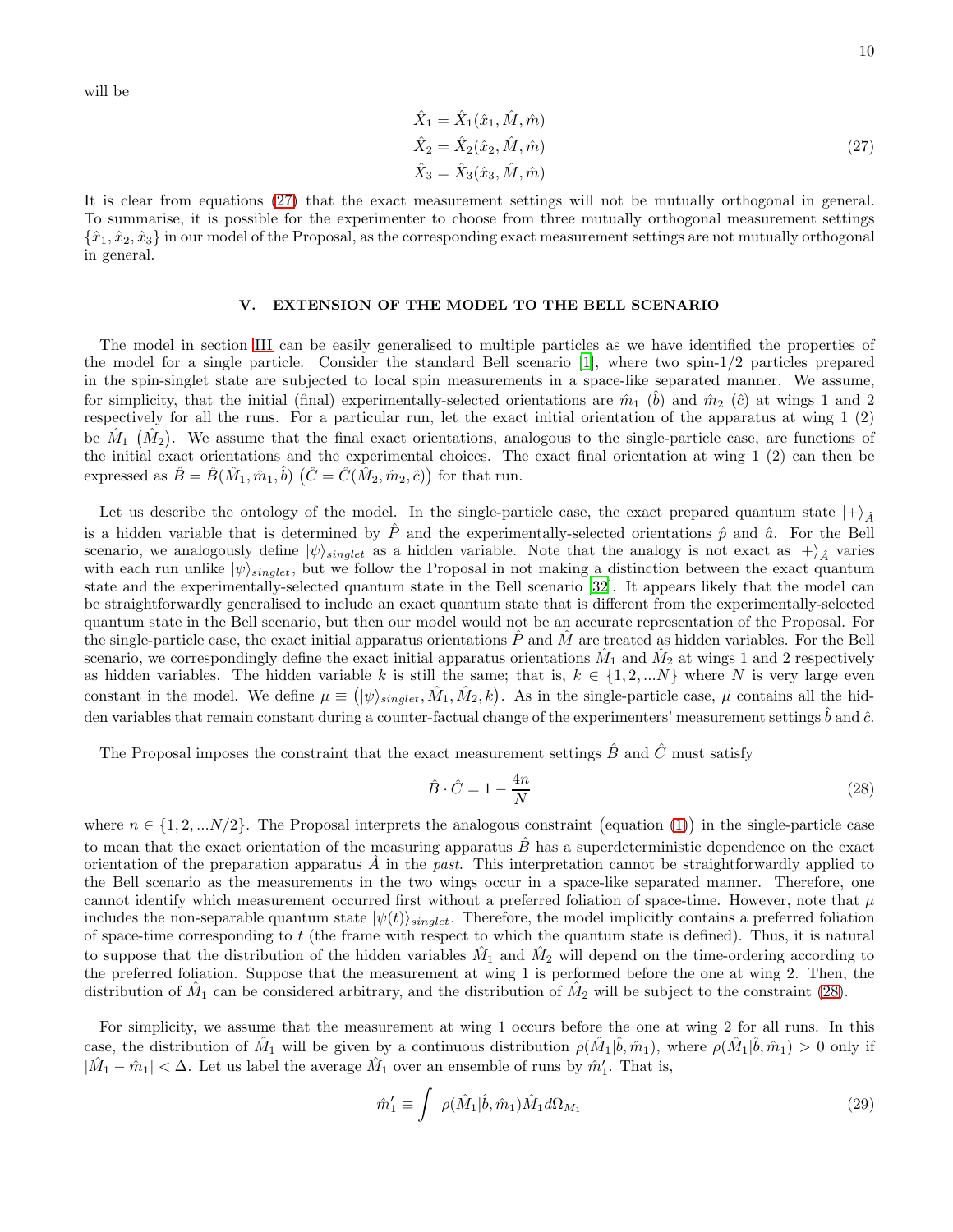

FIG. 3: Schematic space-time diagram of the Bell-scenario model. The prepared quantum state  $|\psi(t)\rangle_{singlet}$  is defined on spacelike hypersurfaces belonging to the spacetime foliation corresponding to t. The final exact orientation of the measuring apparatus at wing 1 (2)  $\hat{B}(\hat{C})$  is determined by the initial exact orientation  $\hat{M}_1(\hat{M}_2)$  and the local experimental choices  $\hat{m}_1$  $(\hat{m}_2)$  and  $\hat{b}$  ( $\hat{c}$ ). The initial exact orientation at wing 1 (2)  $\hat{M}_1$  ( $\hat{M}_2$ ) is causally influenced by the initial experimental choice  $\hat{m}_1$  $(\hat{m}_2)$  and correlated with the final experimental choice  $\hat{b}(\hat{c})$  at wing 1 (2). The variable k determines the position or "trajectory" [\[32\]](#page-15-18) in the bit string  $L_{2\times N}$ , whose elements in row 1 are determined by  $|\psi\rangle_{singlet}$  and elements in row 2 are determined by  $|\psi\rangle_{singlet}$  and  $\hat{B}, \hat{C}$ . The bit string  $L_{2\times N}$  and k are defined on the spacelike hypersurfaces associated with  $|\psi(t)\rangle_{singlet}$ . The outcome at wing 1  $O_1$  is given by  $L_{1,k}(\ket{\psi}_{single})$ . The outcome at wing 2  $O_2$  is given by  $L_{2,k}(\ket{\psi}_{single}, \hat{B}, \hat{C})$ . We box (circle) the hidden variables (experimenters' choices) in the model.

We can prove that  $|\hat{m}'_1 - \hat{m}_1| < \Delta$  using  $|\hat{M}_1 - \hat{m}_1| < \Delta$ . The average value of  $\hat{B}$  will be

<span id="page-10-0"></span>
$$
\hat{b}' \equiv \int \ \rho(\hat{M}_1|\hat{b}, \hat{m}_1) \hat{B}(\hat{M}_1, \hat{m}_1, \hat{b}) d\Omega_{M_1}
$$
\n(30)

Analogous to the single-particle case, we assume that  $|\hat{B}(\hat{M}_1, \hat{m}_1, \hat{b}) - \hat{b}| < \Delta \ \forall \ \hat{M}_1, \hat{m}_1, \hat{b}$ , which implies that  $|\hat{b}' - \hat{b}| < \Delta.$ 

Consider the distribution of  $\hat{M}_2$ . Firstly, we know that  $\hat{C}$  must be discrete due to the constraint [\(28\)](#page-9-2). Let us, analogous to the single-particle case, assume that  $\hat{M}_2$  is also discrete (assuming otherwise is possible, but makes the mathematical analysis more complicated without generating physical insight). We can then define the distribution  $p(\hat{M}_{2i}|\hat{B},\hat{c},\hat{m}_2)$  such that  $\sum_i p(\hat{M}_{2i}|\hat{B},\hat{c},\hat{m}_2) = 1$  and  $p(\hat{M}_{2i}|\hat{B},\hat{c},\hat{m}_2) > 0$  only if  $|\hat{M}_{2i} - \hat{m}_2| < \Delta$ . The average  $\hat{M}_{2i}$ over an ensemble will be

$$
\hat{m}'_2 \equiv \sum_i p(\hat{M}_{2i}|\hat{B}, \hat{c}, \hat{m}_2) \hat{M}_{2i} \tag{31}
$$

We can make use of  $|\hat{M}_{2i} - \hat{m}_2| < \Delta$  to prove that  $|\hat{m}'_2 - \hat{m}_2| < \Delta$ . Let  $\hat{C}_i = \hat{C}(\hat{M}_{2i}, \hat{m}_2, \hat{c})$ , where  $|\hat{C}_i - \hat{c}| < \Delta$  $\forall \ \hat{M}_{2i}, \hat{m}_2, \hat{c}$ . The average value of  $\hat{C}_i$  will then be

<span id="page-10-1"></span>
$$
\hat{c}' \equiv \sum_{i} p(\hat{M}_{2i}|\hat{B}, \hat{c}, \hat{m}_2)\hat{C}_i
$$
\n(32)

Using  $|\hat{C}_i - \hat{c}| < \Delta$ , we can prove that  $|\hat{c}' - \hat{c}| < \Delta$ . Lastly, the distribution over k is assumed to be uniform as in the single-particle case. Let us now discuss the mapping from  $\mu$  to the outcomes given the experimenters' choices  $\hat{m}_1$ ,  $\hat{b}$ and  $\hat{m}_2$ ,  $\hat{c}$  at the two wings.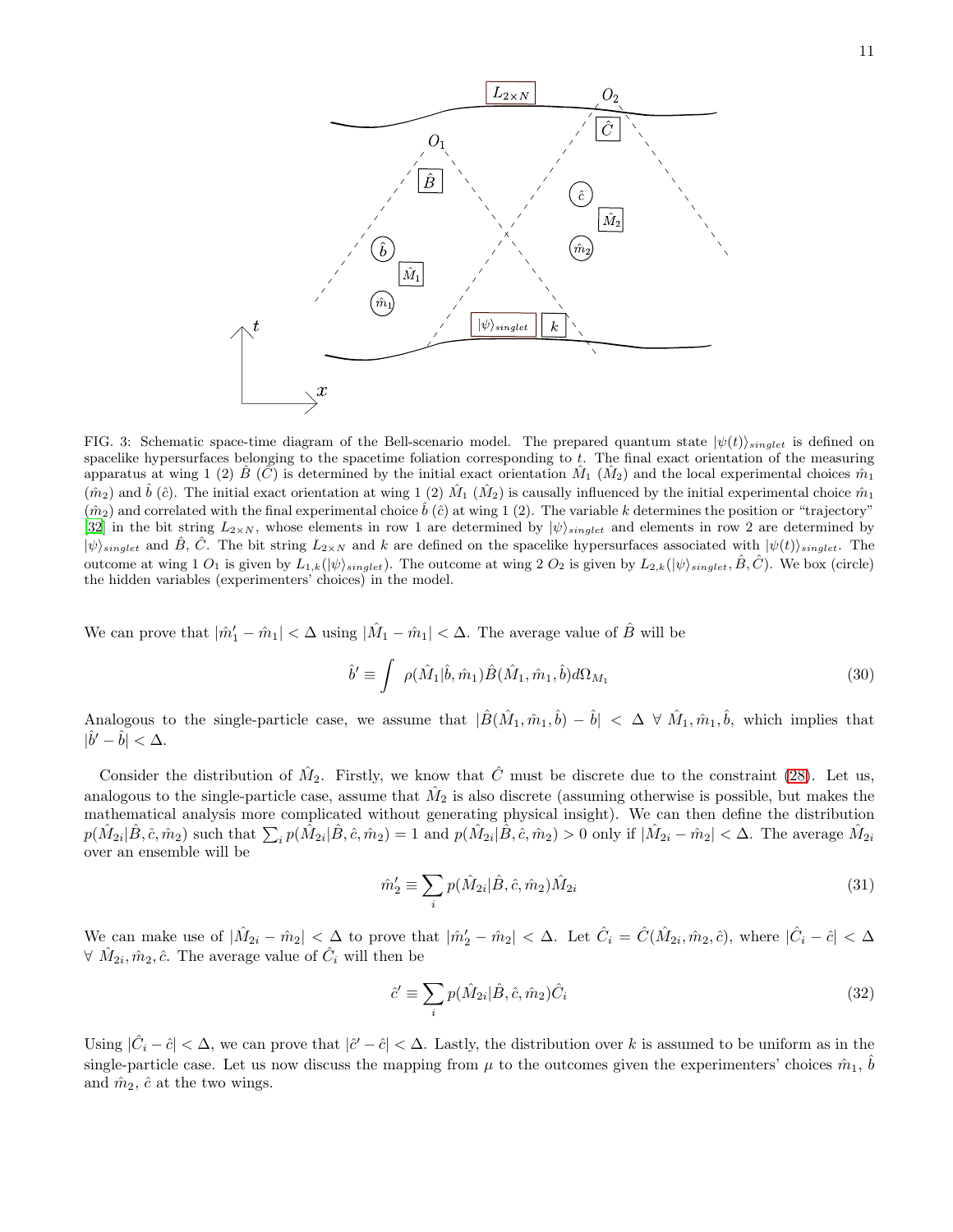12

For a given  $\mu = (|\psi\rangle_{singlet}, \hat{M}_1, \hat{M}_2, k)$  and the experimentally-selected orientations  $\hat{m}_1$ ,  $\hat{b}$  and  $\hat{m}_2$ ,  $\hat{c}$ , The Proposal constructs the following bit-string representation of  $|\psi\rangle_{singlet}$ :

$$
L_{2\times N}(\ket{\psi}_{singlet}, \hat{B}(\hat{M}_1, \hat{b}, \hat{m}_1), \hat{C}(\hat{M}_2, \hat{c}, \hat{m}_2)) = \begin{bmatrix} \frac{N/2}{+1...+1} & \frac{N/2}{+1...+1} & \frac{N/2}{-1...-1} & \frac{N/2}{-1...-1} \\ \frac{1}{N} & \frac{1}{N/2-n} & \frac{1}{N} & \frac{1}{N/2-n} & \frac{1}{N/2-n} \end{bmatrix}
$$
(33)

where  $n$  is defined from equation  $(28)$ . The Proposal constructs bit string representation for more general entangled qubits, but we will not discuss them here. There are N columns and two rows in the bit string  $L_{2\times N}(|\psi\rangle_{singlet}, \hat{B}, \hat{C})$ . The elements in the upper row depend only on  $|\psi\rangle_{singlet}$  and k, whereas the elements in the lower row are a function of B<sup> $\hat{B}$ </sup>, C<sup> $\hat{C}$ </sup> as well as  $|\psi\rangle_{singlet}$ , k as they depend on the variable n, defined in equation [\(28\)](#page-9-2). For a particular column k in the bit string,  $L_{1,k}$  ( $L_{2,k}$ ) is defined to be the outcome at wing 1 (2). Therefore, the outcome at wing 1 may be represented by the function<sup>4</sup>  $O_1(\mu) = L_{1,k}(|\psi\rangle_{singlet})$ , and the outcome at wing 2 may be represented by the function  $O_2(\mu, \hat{b}, \hat{m}_1, \hat{c}, \hat{m}_2) = L_{2,k}(|\psi\rangle_{singlet}, \hat{B}(\hat{M}_1, \hat{b}, \hat{m}_1), \hat{C}(\hat{M}_2, \hat{c}, \hat{m}_2))$ . We also note that  $(L_{1,k}, L_{2,k})$  is one of the following four pairs of values:  $(\pm 1, \pm 1), (\pm 1, \mp 1)$ . Further, there are exactly  $N\frac{1-\hat{B}\cdot\hat{C}}{4}$  columns with values  $(+1, +1)$ and  $(-1, -1)$  each, and there are  $N\frac{1+\hat{B}\cdot\hat{C}}{4}$  columns with values  $(-1, +1)$  and  $(+1, -1)$  each. Lastly, we note that both  $N\frac{1-\hat{B}\cdot\hat{C}}{4}$  and  $N\frac{1+\hat{B}\cdot\hat{C}}{4}$  are positive integers because of the constraint [\(28\)](#page-9-2). We now prove that the model reproduces the singlet-state correlations.

The model predicts the expectation value of outcomes to be

$$
\sum_{k=1}^{N} \sum_{i}^{\alpha} \int \rho(\hat{M}_{1}|\hat{b}, \hat{m}_{1}) p(\hat{M}_{2i}|\hat{c}, \hat{m}_{2}, \hat{B}) p(k) O_{1}(\mu) O_{2}(\mu, \hat{b}, \hat{m}_{1}, \hat{c}, \hat{m}_{2}) d\Omega_{M_{1}}
$$
\n
$$
= \sum_{k=1}^{N} \sum_{i}^{\alpha} \int \rho(\hat{M}_{1}|\hat{b}, \hat{m}_{1}) p(\hat{M}_{2i}|\hat{c}, \hat{m}_{2}, \hat{B}) p(k) L_{1,k}(|\psi\rangle_{singlet})
$$
\n
$$
L_{2,k}(|\psi\rangle_{singlet}, \hat{B}(\hat{M}_{1}, \hat{b}, \hat{m}_{1}), \hat{C}(\hat{M}_{2i}, \hat{c}, \hat{m}_{2})) d\Omega_{M_{1}}
$$
\n(35)

$$
= -\sum_{i}^{\alpha} \int \rho(\hat{M}_{1}|\hat{b}, \hat{m}_{1}) p(\hat{M}_{2i}|\hat{c}, \hat{m}_{2}, \hat{B}) \hat{B}(\hat{M}_{1}, \hat{b}, \hat{m}_{1}) \cdot \hat{C}_{i} d\Omega_{M_{1}} \tag{36}
$$

where  $\hat{C}_i = \hat{C}(\hat{M}_{2i}, \hat{m}_2, \hat{c})$ . Using the constraints [\(30\)](#page-10-0) and [\(32\)](#page-10-1), this can be simplified to

$$
-\left(\int \rho(\hat{M}_1|\hat{b},\hat{m}_1)\hat{B}(\hat{M}_1,\hat{b},\hat{m}_1) d\Omega_{M_1}\right) \cdot \left(\sum_{i}^{\alpha} p(\hat{M}_{2i}|\hat{B},\hat{m}_2,\hat{c})\hat{C}_i\right)
$$
(37)

$$
= -\hat{b}' \cdot \hat{c}' \tag{38}
$$

This cannot be experimentally distinguished from the quantum prediction  $\langle \hat{\sigma} \cdot \hat{b} \otimes \hat{\sigma} \cdot \hat{c} \rangle = -\hat{b} \cdot \hat{c}$ , as  $|\hat{b}' - \hat{b}| < \Delta$  and  $|\hat{c}' - \hat{c}| < \Delta$ . Thus, the model may be said to reproduce the Bell correlations experimentally.

# <span id="page-11-0"></span>VI. DISCUSSION OF THE BELL-SCENARIO MODEL

In this section, we use our model for the Bell scenario to analyse several arguments in the Proposal. We begin with a discussion of some properties.

<sup>&</sup>lt;sup>4</sup> It might be possible to redefine the bit string so that  $O_1$  depends on the local measurement setting  $\hat{B}$ , but doing so would create a discrepancy between the Proposal and our model of the Proposal as the bit string  $L_{2\times N}(\ket{\psi}_{singlet}, \hat{B}, \hat{C})$  is identical to that defined by the Proposal for the singlet state [\[32](#page-15-18)].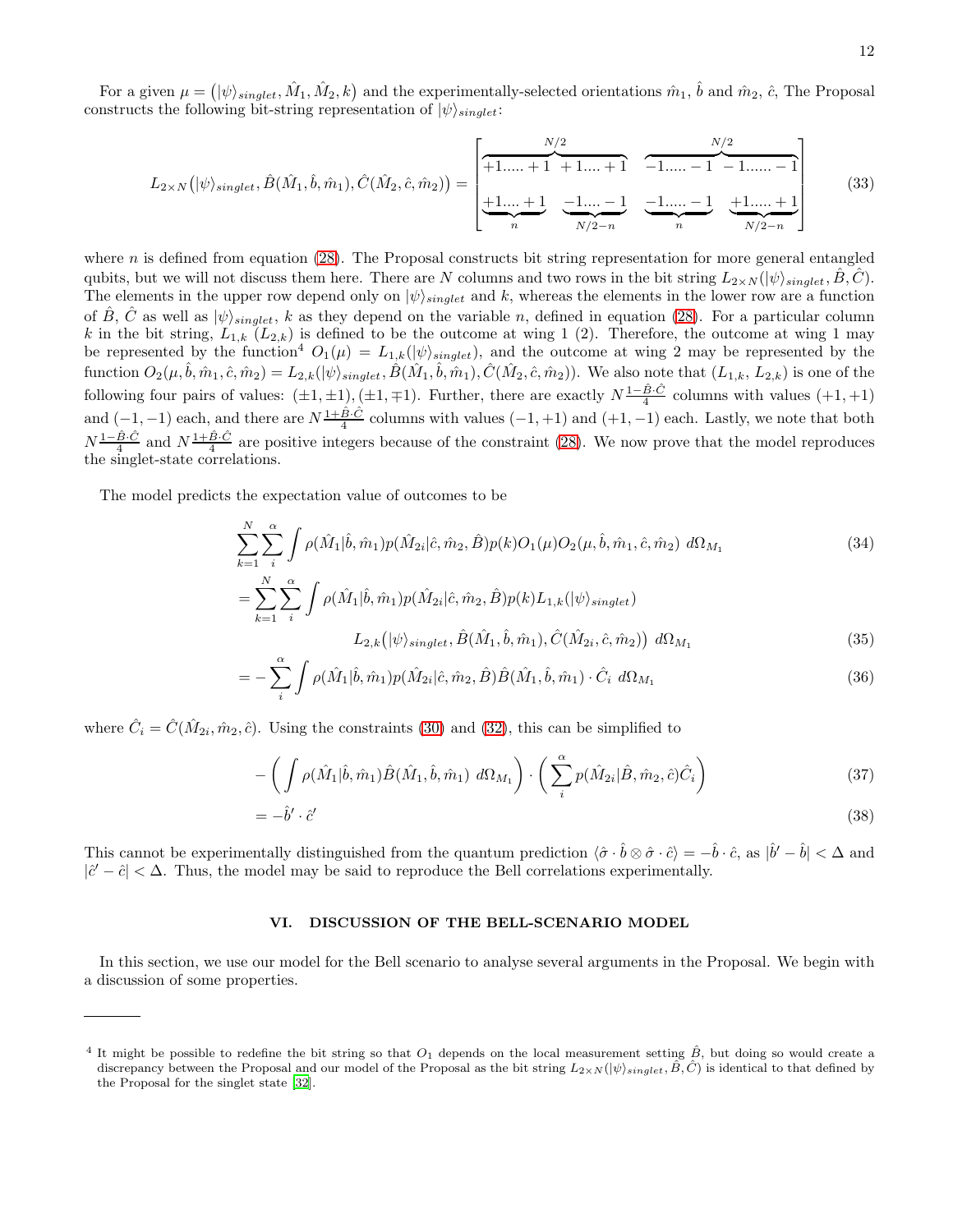## A. Properties of the model

1. Measurement dependence: The distribution  $\rho(\hat{M}_1|\hat{b},\hat{m}_1)$  of the exact measurement setting at wing 1 is, in general, correlated with the local experimentally-selected measurement setting  $\hat{b}$ . The distribution  $p(\hat{M}_2|\hat{B}, \hat{c}, \hat{m}_2)$  of the exact measurement setting at wing 2 is correlated with the local experimentally-selected measurement setting  $\hat{c}$ , and with the distant exact measurement setting  $\hat{B}$  due to the constraint [\(28\)](#page-9-2). Therefore, the model is measurement dependent regardless of whether we define measurement dependence as correlation of hidden variables with the experimentally-selected settings or the exact settings (see section [IV A\)](#page-5-1).

However, there remains the question whether the model is measurement dependent if only the physically possible measurement settings (those that satisfy [\(28\)](#page-9-2)) are considered. The Proposal argues that, if only these exact settings are considered, then there is no measurement dependence. Consider two different exact settings  $\hat{B}_1$  and  $\hat{B}_2$  that satisfy [\(28\)](#page-9-2) for a given  $\hat{C}$ . Then, in general

$$
p(\hat{C}|\hat{B}_1, \hat{c}, \hat{m}_2) \neq p(\hat{C}|\hat{B}_2, \hat{c}, \hat{m}_2)
$$
\n(39)

which implies that

$$
p(\hat{M}_2|\hat{B}_1, \hat{c}, \hat{m}_2) \neq p(\hat{M}_2|\hat{B}_2, \hat{c}, \hat{m}_2)
$$
\n(40)

in general. Therefore, our model of the Proposal is measurement dependent even if only the physically possible exact measurement settings are considered.

2. Nonlocality: The outcome at the second wing  $L_{2,k}(|\psi\rangle_{singlet}, \hat{B}, \hat{C})$  is a function of the exact measurement setting  $\hat{B}$  at the first wing. This implies that the probability of  $O_2$  is non-trivially altered by the specification of  $\hat{B}$ , given complete information about the variables in the past light cone of  $O_2$ . As  $\hat{B}$  is localised in a space-like separated region with respect to  $O_2$  (see Fig. 3), the model violates local causality [\[39\]](#page-15-21).

Similar to the issue of measurement dependence, the Proposal argues that local causality is satisfied if only the physically possible measurement settings are considered. To see that this is not true for our model of the Proposal, consider two exact settings  $\hat{B}_1$  and  $\hat{B}_2$  at wing 1 that satisfy [\(28\)](#page-9-2) for a particular exact setting  $\hat{C}$  at wing 2. There will then be two different bit-string representations of the singlet state corresponding to  $\hat{B}_1$  and  $\hat{B}_2$ . In general,  $O_2(L_{2\times N}(\ket{\psi}_{single}, \hat{B}_1, \hat{C}), k) \neq O_2(L_{2\times N}(\ket{\psi}_{single}, \hat{B}_2, \hat{C}), k)$  as the elements will be different for the same position  $k$  in the two bit strings. Thus, our model is nonlocal even if only the physically possible measurement settings are considered.

#### B. Counter-factual experimental settings

The Proposal argues that it is not possible, for a particular run, to change the experimental setting at one wing without a corresponding change in the experimental setting at the other wing. The argument is as follows. Consider a particular run where the experimentally-selected measurement settings are  $\hat{b}$  and  $\hat{c}$  at wings 1 and 2 respectively. The corresponding exact settings  $\hat{B}$  and  $\hat{C}$  must satisfy the constraint [\(28\)](#page-9-2). Suppose the experimenter at wing 1 performs a second measurement on their particle with the experimental setting  $\hat{b}'$  (corresponding to the exact setting  $\hat{B}'$  for that run) after the first measurement with the experimental setting  $\hat{b}$ . The particle at wing 1 can then be considered to undergo a sequential Stern-Gerlach measurement, which was discussed in section [IV B.](#page-6-0) Therefore,  $\hat{B}$  and  $\hat{B}'$  must satisfy the constraint [\(1\)](#page-2-1). It is then argued from the geometry of the spherical triangle  $\Delta(BB'C)$  that this implies  $\hat{B}'$  and  $\hat{C}$  cannot satisfy the constraint [\(28\)](#page-9-2). From this, it is concluded that a counter-factual experimental setting  $\hat{b}'$  (instead of  $\hat{b}$ ) could not have been chosen at wing 1 as the first measurement during that run, while keeping  $\hat{C}$ constant at wing 2. We show below that, in our model of the Proposal, this argument fails.

Consider a particular run of the experiment, with two sequential measurements occurring at wing 1. Let the initial experimentally-selected (exact) orientations of the first and the second apparatus at wing 1 be  $\hat{m}_1(\hat{M}_1)$  and  $\hat{m}'_1(\hat{M}'_1)$ respectively. Let the final experimentally-selected orientations of the first and the second apparatus at wing 1 be  $\hat{b}$ and  $\hat{b}'$  respectively. Let the exact final setting at wing 2 for that run be  $\hat{C}$ . We know that  $\hat{B} = \hat{B}(\hat{M}_1, \hat{b}, \hat{m}_1)$  and  $\hat{C}$ must satisfy the constraint [\(28\)](#page-9-2), and  $\hat{B}$  and  $\hat{B}' = \hat{B}'(\hat{M}'_1, \hat{b}', \hat{m}'_1)$  must satisfy the constraint [\(1\)](#page-2-1). What happens in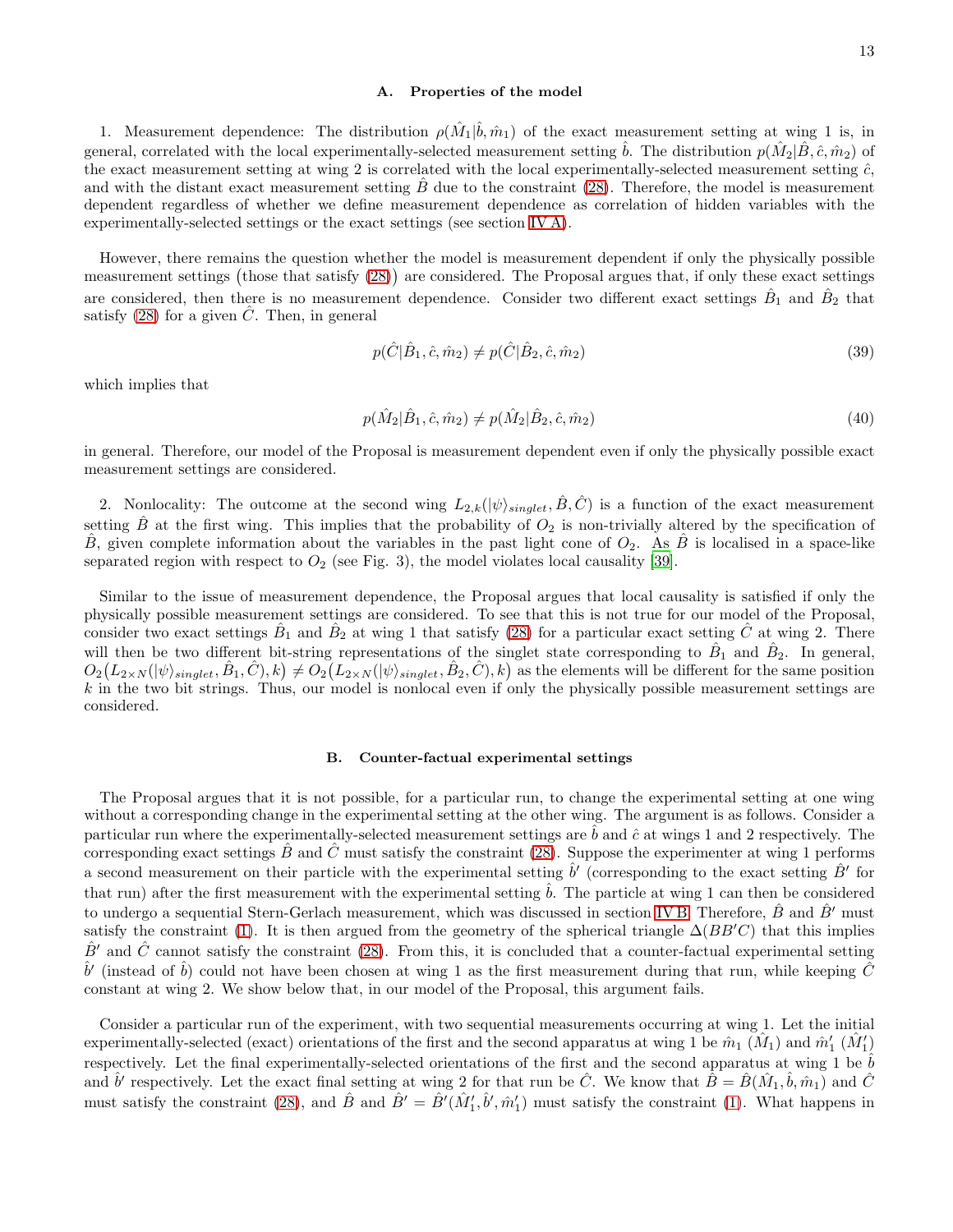The final exact orientation of the first apparatus will then change<sup>5</sup> from  $\hat{B} = \hat{B}(\hat{M}_1, \hat{b}, \hat{m}_1) \rightarrow \hat{B}'_0 = \hat{B}'_0(\hat{M}_1, \hat{b}', \hat{m}_1)$ . Similarly, the final exact orientation of the second apparatus will change from  $\hat{B}' = \hat{B}'(\hat{M}'_1, \hat{b}', \hat{m}'_1) \rightarrow \hat{B}_0$  $\hat{B}_0(\hat{M}'_1, \hat{b}, \hat{m}'_1)$ . Whether such a change is physically possible depends on whether  $\hat{B}'_0$  and  $\hat{C}$  satisfy [\(28\)](#page-9-2), and whether  $\hat{B}'_0$  and  $\hat{B}_0$  satisfy [\(1\)](#page-2-1). The relevant spherical triangle to consider is  $\Delta(B'_0B_0C)$  – not  $\Delta(BB'C)$ , as assumed in the Proposal. Therefore, the Proposal's argument that no such changes are possible, based on  $\Delta(BB'C)$ , is incorrect in our model of the Proposal.

# <span id="page-13-0"></span>C. Superdeterministic conspiracy

The Bell-scenario model of the Proposal illustrates a key conspiratorial feature of superdeterminism discussed in ref's [\[27,](#page-15-10) [28](#page-15-11)]. In the aforementioned references, the conspiratorial character of superdeterministic models is quantified in two separate ways. The first defines superdeterministic conspiracy in terms of a fine-tuning problem unique to superdeterministic models. The second defines it in terms of arbitrarily large correlations set up by the initial conditions. The finetuning argument cannot be directly applied to our model as initial conditions that lead to exact apparatus orientations that violate the rationality constraints [\(1\)](#page-2-1) and [\(28\)](#page-9-2) are considered to be unphysical by the Proposal. However, the second argument is readily applicable, as we show below.

Consider a Bell scenario in our model where there is only one Stern-Gerlach apparatus at wing 1 but N apparatuses at wing 2. Let all the N apparatuses at wing 2 have a common final experimentally-selected orientation for all the runs. This common orientation can vary, in general, from one run to the next. The experimenter at wing 2 can choose a different apparatus at each run to perform the measurement. Let us assume, for simplicity, that wing 1 registers an outcome before wing 2 (with respect to the foliation determined by  $|\psi(t)\rangle$ ) for all runs of the experiment. The exact final orientation of the apparatus at wing 2 will then depend on the exact final orientation of the apparatus at wing 1 due to the constraint [\(28\)](#page-9-2). The question is: which apparatus? The constraint [\(28\)](#page-9-2) is applicable only to the apparatus through which the quantum particle actually passes through. Therefore, the constraint will apply to different apparatuses for different runs based on the experimenter's choices. It then appears as if the experimenter's choice causally determines which apparatus will be subject to the rationality constraint [\(28\)](#page-9-2). However, the experimenter is only restricted by the initial conditions to choose the apparatus with the correct final exact orientation (that satisfies  $(28)$ ) for that particular run. That is, there is a one-to-one correlation – but not causation – between the experimenter's choice of apparatus and the apparatus in fact subject to the constraint [\(28\)](#page-9-2). Intuitively, one can identify this as a conspiratorial feature of the model: the experimenter does not know beforehand which apparatus will be subject to the constraint for any given run, but the initial conditions ensure that the experimenter unconsciously makes the correct choice for each run. The correlation required for this 'mimicking of causation' grows with  $N$  [\[28\]](#page-15-11). Therefore, the initial conditions in the model must arrange arbitrarily large correlations as N is increased, which is a conspiratorial feature of superdeterminism.

## <span id="page-13-1"></span>VII. CONCLUSION

The hidden-variable formulation has allowed us to make a clear assessment of several arguments made in the Proposal. We have shown that the arguments about the non-commutativity of quantum observables, the order of measurements in a sequential Stern-Gerlach measurement, and the impossibility of counterfactual measurements in Bell experiments fail in our model of the Proposal. All three arguments have been undermined by a proper consideration of the exact orientations of the measuring apparatuses. The hidden-variable model forces us to appreciate the crucial, and surprising, role played by them.

The hidden-variable model has also made possible a clear assessment of the properties of the Proposal. The Proposal argues that it is neither measurement dependent nor nonlocal if only the physically possible exact measurement settings are considered. However, our model for the Bell scenario is both measurement dependent and nonlocal even when so restricted. We have also shown that the model is  $\psi$ -ontic. The  $\psi$ -ontic property, in fact, turned out to

<sup>&</sup>lt;sup>5</sup> We assume here that the orientations of apparatuses are interchanged. It is also possible to assume, instead, that the ordering of apparatuses is interchanged while keeping their experimentally-selected orientations fixed. See section [IV B](#page-6-0) for more details.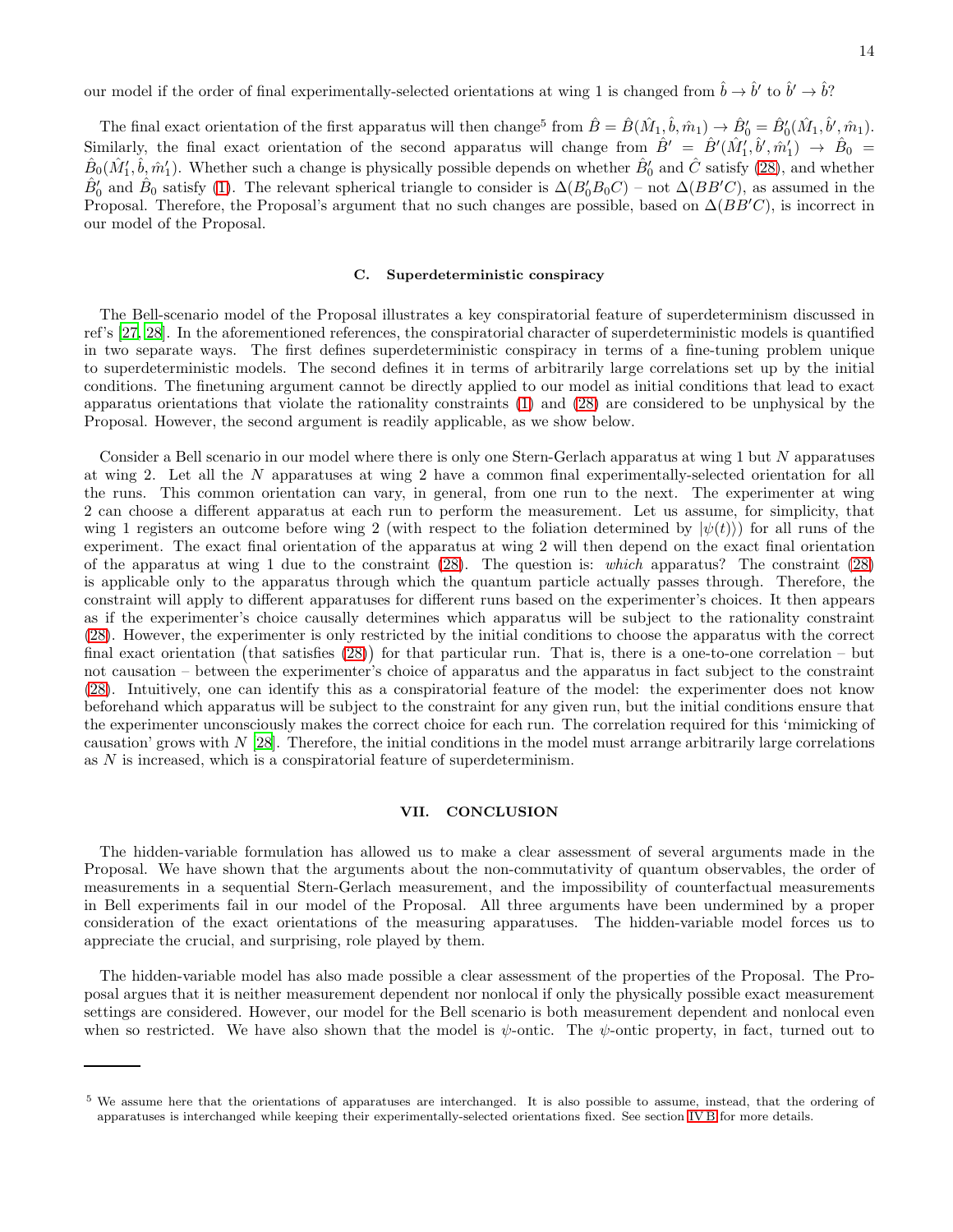be crucial in clearly defining the distribution of exact apparatus orientations in the Bell scenario. The properties of the model –  $\psi$ -onticity, preferred foliation of space-time, nonlocality – show that the relativistic motivations for considering superdeterminism are not met. Lastly, the Proposal argues that the bit string is an epistemic variable that describes ensemble probabilities. However we found that, in our model, the bit string is a hidden variable that varies with each run of the experiment. Furthermore, it contains redundant information as only its  $k^{th}$  element plays a role in determining the measurement outcome. Assuming that our model is a fair representation of the Proposal, this implies a redundancy in the ideas constituting the latter.

We have used recent results from ref's. [\[27,](#page-15-10) [28\]](#page-15-11) to quantitatively discuss the issue of superdeterministic conspiracy in the Proposal. The Proposal has argued that it involves no finetuning because the points in state-space that correspond to physically possible measurement settings are p-adic far from points that correspond to unphysical measurement settings. However, our discussion of conspiracy considers only the points that correspond to the physically possible settings, and shows that (for these points) the initial conditions must 'mimick causal relationships' by arranging arbitrarily large correlations in the model. The presence of such arbitrarily large correlations, set up by the initial conditions, in a model has been argued to be a conspiratorial feature of superdeterminism [\[27](#page-15-10), [28\]](#page-15-11).

One possibly way to circumvent our conclusions might be to claim that, despite our best efforts, the model does not accurately capture the essential ideas of the Proposal. This route is taken by Palmer and co-workers in ref. [\[40\]](#page-15-22). Evaluating this claim opens up a question of principle: how do we know whether a model, based on a proposal, is an inaccurate representation of the proposal? The difference in clarity between a mathematical model and a proposal for a model can make any comparison a difficult task. In ref. [\[41](#page-15-23)], we suggest that this question be answered by considering the objections raised against the accuracy of the model. If the objections are incorrect, then one cannot conclude that the model is an inaccurate representation of the proposal. This is straightforward to check as as a hidden-variable model, unlike a proposal for such a model, can be transparently analysed. We show in ref. [\[41](#page-15-23)] that the objections raised against the accuracy of the model are incorrect. Nevertheless, if the viewpoint that the model does not accurately represent the Proposal is taken, then the present work may be useful to further clarify the ideas contained in the Proposal, and identify the points of departure for a different hidden-variable formulation.

We also give a model-independent criticism of the Proposal: the rationality constraints [\(1\)](#page-2-1) and [\(28\)](#page-9-2) are artificial in the context of a physical theory. These constraints are supposed to apply to the exact measurement settings of an experiment. However no *single* exact measurement setting can actually be defined for a real experiment, which always occur over a finite amount of time. We provisionally circumvented this problem for the purpose of model-building (see section [II\)](#page-1-0) by considering ideal von-Neumann measurements where the measurement interaction occurs over an infinitesimally small time interval  $\delta t$ . But then, this naturally precludes all real experiments.

To conclude, from the perspective of our model, the Proposal fails to provide a credible basis to build a superdeterministic hidden-variable account of quantum mechanics. Therefore, our work provides further support, along with the recent quantitative discussions of superdeterministic conspiracy [\[27,](#page-15-10) [28\]](#page-15-11), to the view that superdeterminism is unlikely to be the solution to the puzzle posed by the Bell correlations.

### Acknowledgments

I am thankful to Antony Valentini and Matt Leifer for helpful discussions. I am also thankful to Howard Wiseman and Eric Cavalcanti for helpful comments on a previous version of the manuscript. The author was supported by a fellowship from the Grand Challenges Initiative at Chapman University.

<span id="page-14-2"></span>[5] D. Bohm. A suggested interpretation of the quantum theory in terms of "hidden" variables. II. *Phys. Rev.*, 85(2), 1952.

<span id="page-14-0"></span><sup>[1]</sup> J. S. Bell. *Speakable and unspeakable in quantum mechanics: Collected papers on quantum philosophy*. Cambridge Univ. Press, 2004.

<span id="page-14-1"></span><sup>[2]</sup> L. de Broglie. La nouvelle dynamique des quanta, in "Cinquieme Conseil de Physique Solvay"(Bruxelles 1927), ed. *J. Bordet,(Gauthier-Villars, Paris)*, pages 374–406, 1928.

<span id="page-14-4"></span><sup>[3]</sup> G. Bacciagaluppi and A. Valentini. *Quantum theory at the crossroads: reconsidering the 1927 Solvay conference*. Cambridge Univ. Press, 2009.

<sup>[4]</sup> D. Bohm. A suggested interpretation of the quantum theory in terms of "hidden" variables. I. *Phys. Rev.*, 85(2), 1952.

<span id="page-14-3"></span><sup>[6]</sup> H. Everett. 'Relative State' Formulation of Quantum Mechanics. *Rev. Mod. Phys*, 29(3), 1957.